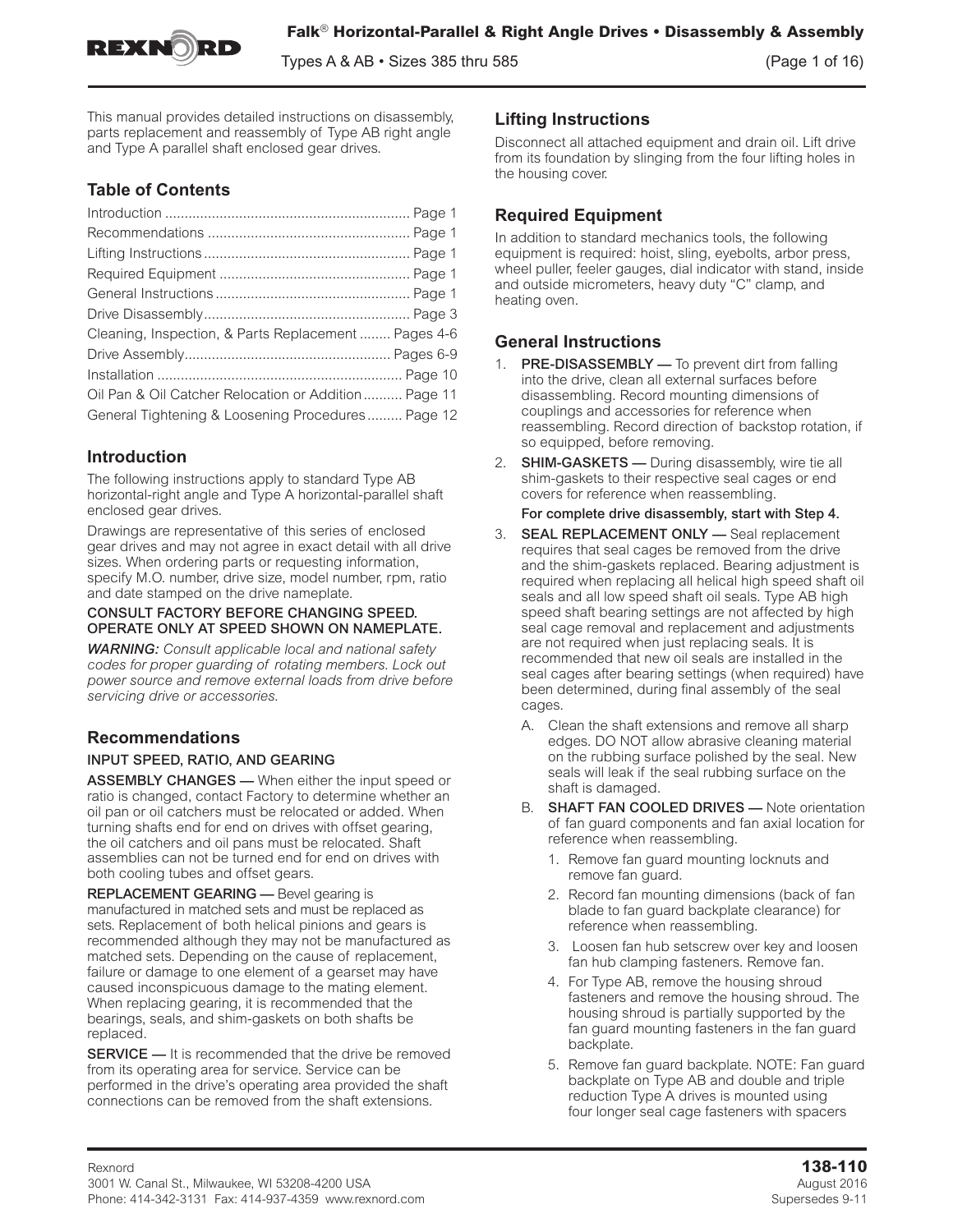

between the seal cage and backplate.

C. Remove the seal cages when required and save the shim-gaskets for reference when reassembling. Note the type of inner seal (throttling bush or lip) in the seal cage, Figure 1. All lip type seals are installed with the lips facing inward.





- D. Drive inner and outer seals out of seal cage. Do not damage the throttling bush seal (when used) as it will be reused.
- E. Remove old sealing compound, grease, and shim-gasket material from seal cage and housing seal cage face. Do not install new seals at this time. For right angle drive high speed seal cages, proceed to Step 3K.
- **BEARING ADJUSTMENT** All shafts have tapered roller or spherical roller bearings that require axial float or settings as indicated in Tables 1 and 2, pages 13 & 14.

Exception: Sizes 545-585 Types A and AB drive low speed pinion shafts. Place only a .015" (0,38 mm) shim gasket between the housing and end cover on each side. Shaft float need not be checked. Type AB high speed shaft floats do not need to be adjusted when seals are replaced.

Replace shim-gaskets with new ones of the same total thickness and add a .007" (0,18 mm) and .009" (0,23 mm) shim to insure shaft axial float on initial check. Use only one .015" (0,38 mm) shimgasket per shim pack.

Table 3, page 14, lists shim-gaskets available from Rexnord. Always place the .015" (0,38 mm) thick shim-gasket next to the housing for positive sealing.

*CAUTION: During assembly, position seal cages with the word "TOP" in the upright position (except Type A quadruple reduction high speed seal cages and quadruple reduction Type AB Sizes 385AB4 and 405AB4) to permit oil flow to the bearings.* 

For quadruple reduction Type A high speed shaft seal cages, position seal grease purge fitting towards the high speed end. Sizes 385 and 405A4 will only fit one way.

Type AB Sizes 385 and 405AB4, position flat up.

G. Install seal cages (without seals) with new shimgaskets. Install fasteners with lock washers and tighten to torque specified in Table 6, page 15.

Type A high speed shaft seal cages of double and triple reduction drives with fans utilize the fan guard backplate spacers and .25" (6,4 mm) of extra washers on the longer fasteners for proper thread engagement.

H. Check shaft axial float with a dial indicator, Figure 2, and adjust to limits specified in Tables 1 or 2, pages 13 & 14. Rock the shaft back and forth with thrust applied to obtain an accurate float check. Pry the low speed or intermediate gear back and forth through the inspection cover to apply thrust. Do not pry on oil troughs. For Type A high speed shafts, attach a "C" clamp to the extension to apply axial force, if required. Refer to Step 19 for bearing setting examples.





- J. Remove seal cages from drive. DO NOT interchange shim-gaskets after bearing adjustment has been completed.
- K. LIP TYPE SEALS Coat seal seat area of seal cage with Permatex #3 or equivalent sealant and drive seals (with lips facing toward bearing) into seal cage with a square faced cylindrical tool. Install outer seal first.
- L. THROTTLING BUSH SEAL (when used) Clean throttling bush seal element and coat "O" ring and groove with a #2 bearing grease and install in cage. Seal cage bore must be clean, no sealant is used.
- M. **SHAFTS WITH FANS** If desired, fill outer cavity in seal cage with a #2 bearing grease before installing seal cage.

*CAUTION: Protect seal lips from the sharp edges of the shaft keyway and stepped diameters by wrapping thin strong paper (.003" (0,08 mm) thick mylar film is recommended) around the shaft and coating with grease before sliding the seal on or off the shaft.*

N. Grease seal lips and install seal cages. Install seal cage fasteners and tighten to torque specified in Table 6, page 15. Recheck shaft axial floats.

## O. SHAFT FAN COOLED DRIVES —

Type AB — Assemble fan guard backplate to drive with one pair of fan guard mounting fasteners in the vertical plane. Install backplate with the long seal cage fasteners with spacers between the backplate and seal cage and tighten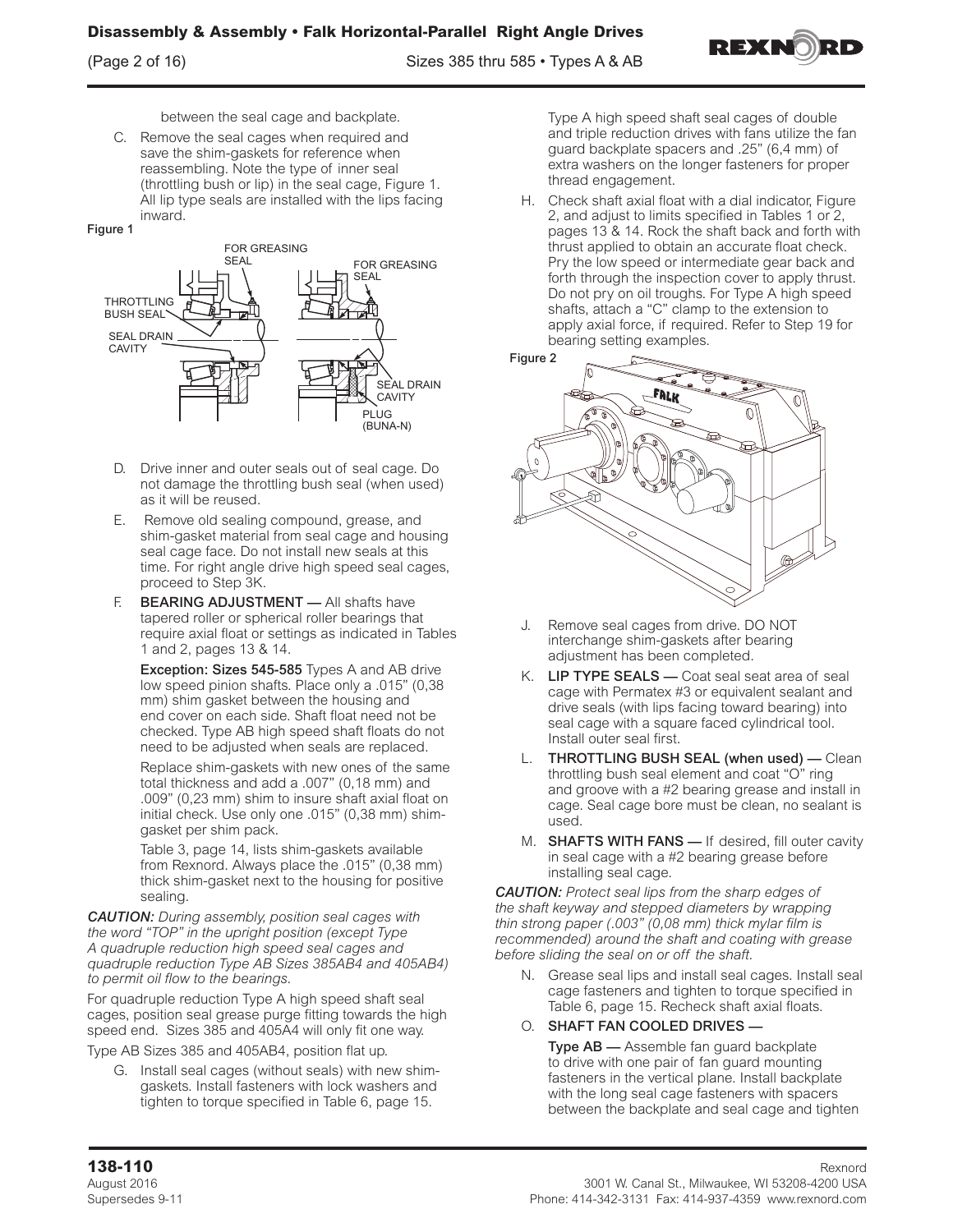**Falk Horizontal-Parallel & Right Angle Drives • Disassembly & Assembly**

REXNORF

Types A & AB • Sizes 385 thru 585 (Page 3 of 16)

to torque specified in Table 6, page 15. Install housing shroud and tighten fasteners to torque specified in Table 5, Page 15. Install fan in same axial position, Step 3B, as removed and tighten fan hub clamping fasteners and setscrew. Do not over tighten or fan hub will distort. Assemble fan guard onto backplate and install fan guard mounting locknuts, tighten to torque specified in Table 5, page 15.

Type A — Assemble fan guard backplate to drive with one pair of fan guard mounting fasteners in the vertical plane. Install backplate mounting fasteners with spacers between backplate and drive. On double and triple reduction drives, remove the .25" (6,4 mm) of extra washers added in Step 3G and install backplates with the long seal cage fasteners and spacers. Tighten fasteners to torque specified in Table 6, page 15. Recheck shaft axial float. Install fan in same axial position, Step 3B, as removed and tighten fan hub clamping fasteners and setscrew. Do not over tighten or fan hub will distort. Assemble fan guard onto backplate and install fan guard mounting locknuts, tighten to torque specified in Table 5, page 15.

Hand pump grease (user option) into seal cage grease purge cavity (except shaft extensions with fans) until grease appears at the shaft adjacent to the grease fitting. Do not over grease.

# **Drive Disassembly**

## 4. PRELIMINARY

- A. Drain oil from drive and remove dipstick.
- B. Shaft fan assemblies Refer to Step 3B and remove.
- C. Remove housing cover fasteners. Some later models of Size 585 drives, may use multi-jackbolt tensioners. See page 12 for loosening procedure.
- NOTE: Certain accessories including backstops and top mounted motors may use longer sidebar fasteners. Upon removal, note their position and reinstall in the same position during assembly.
- D. Remove all fasteners above the housing split that hold seal cages, end covers, shaft guards and high speed heads to the housing cover. Loosen fasteners below housing split three or four turns. Do not remove, they hold the bearing outer races in position.
- E. Sizes 485 through 585, tighten nut on taper dowel and remove. Refer to Figure 3. Type A drives have a taper dowel at each end of the housing.
- F. Hitch drive cover to a hoist and lift it STRAIGHT UP. DO NOT DAMAGE GEAR TEETH.
- 5. REMOVAL OF SHAFT ASSEMBLIES Complete the following procedures for each shaft assembly. Start with the high speed head or shaft (except on quadruple reduction Type A gear drives where the high speed shaft is removed last) and work through to the low speed shaft. Intermediate shafts typically have spacers between the bearing

outer race and the end cover. Note spacer locations for reference when reassembling.

A. HIGH SPEED HEAD — Place a sling around the high speed head as shown in Figure 4 and take up slack. Remove the remaining high speed head mounting fasteners and lift the shaft assembly out. Do not damage gear teeth.

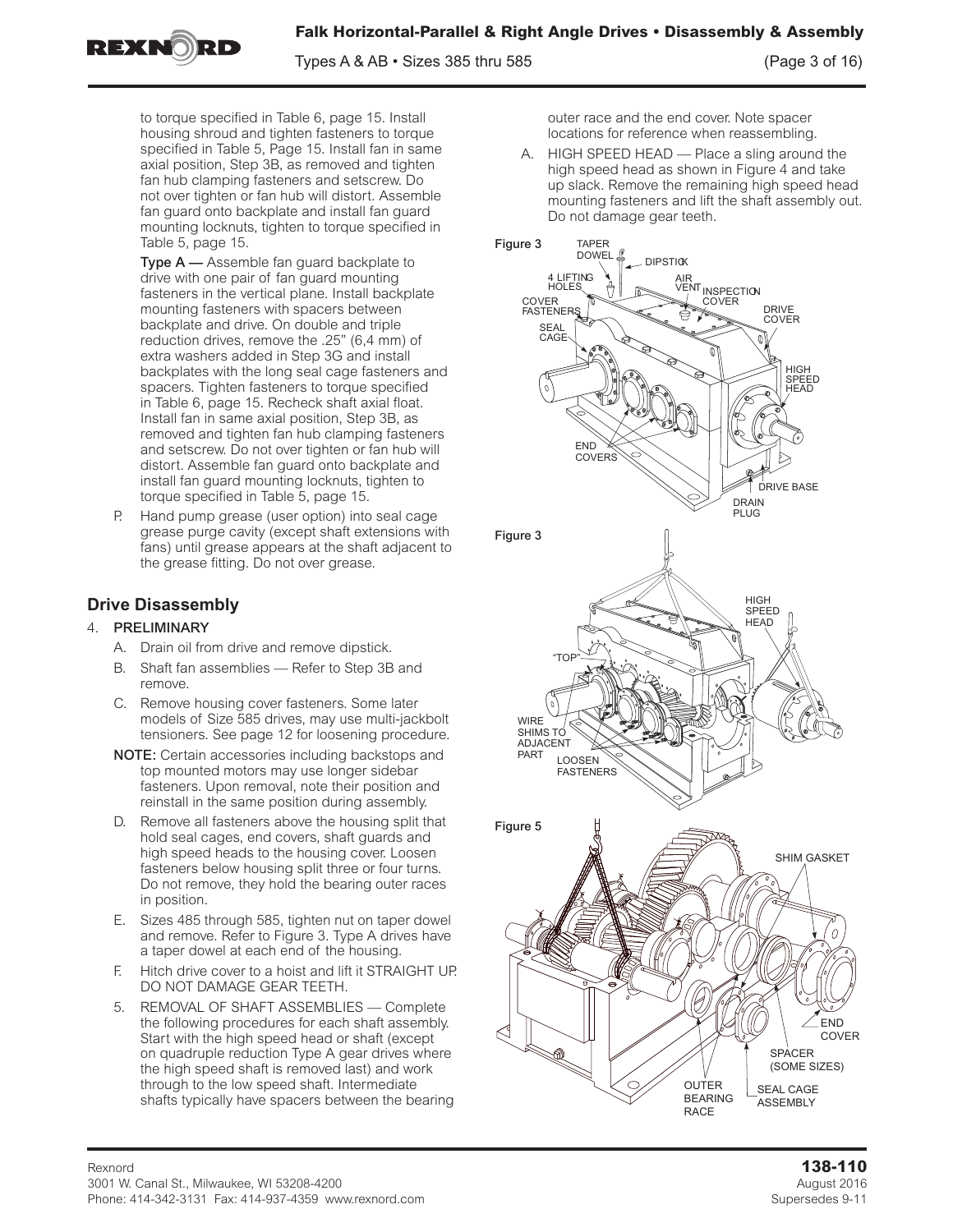

Remove the seal cage, end cover or shaft guard, outer bearing races, and shaft spacers. Lift shaft assembly out of base. CAUTION: DO NOT DAMAGE GEAR TEETH.

C. QUADRUPLE REDUCTION HIGH SPEED SHAFT — Sling shaft at center, remove seal cages, bearing outer races and feed shaft out of housing through either bearing bore. Sling will require repositioning to outside of housing when shaft is half way out of housing.

# **Cleaning, Inspection, and Parts Replacement**

- 6. HOUSING BASE AND COVER Remove old sealing compound from housing base/cover joint and old shim-gasket material from sealing faces. Clean oil troughs, oil passages, seal drain passages, cooling tube fins (if so equipped), and oil sump with kerosene or solvent and then dry.
- 7. **AIR VENT** Wash in kerosene or solvent and squeeze filter element dry. Replace filter if necessary.
- 8. OIL SEALS Remove throttling bush seal element (when used) and old seals from seal cage. Remove sealing compound from seal cages. DO NOT install new seals at this time.

## 9. BEARINGS

- A. Wash all bearings in clean kerosene or solvent and then dry. Do not spin bearings to dry as they may score due to lack of lubricant.
- B. Inspect bearings carefully and replace those that are worn or questionable. Replacement tapered roller bearings must be identical to the original equipment.
- C. If bearings need replacement, use a wheel puller or press to remove them. Apply force to the inner race only.
- D. To mount new bearings, heat in an oil bath or an oven to a maximum of 275°F (135°C). Slide or press bearing onto shaft tight against shaft shoulder or spacer.

*CAUTION: DO NOT APPLY FLAME DIRECTLY TO BEARINGS OR REST THEM ON THE BOTTOM OF THE HEATED CONTAINER.*

E. Thoroughly coat all bearings with lubricating oil.

- 10. HELICAL PINIONS, GEARS, AND SHAFTS All helical pinions are solid on shaft. Note number and location of shaft spacers before disassembly for reference when reassembling. Pinions and gears which are discolored have been softened from excessive heat and must be replaced.
- A. Wash the pinions and gears in clean kerosene or solvent and inspect for damaged or worn teeth.
- B. Remove gear from shaft with a press if required.
- C. Assemble replacement gear to shaft with large chamfer toward shaft shoulder or adjacent spacer. To aid assembly, heat gear to 325°-350°F (163°-177°C) in an oil bath or oven and cool shaft to -90°F (-68°C). DO NOT exceed 350°F (177°C) or heat softening will occur. Use a press for final seating of gear hub against shaft shoulder or spacer.

#### SPECIAL INSTRUCTIONS — Model "C" or later drives only

Size 405 - The 405A3 1st intermediate, 405A4 2nd intermediate, and 405AB4 2nd intermediate pinions require a spacer in the keyway under the gear (see Figure 6). This spacer is a spring pin. Locate the spring pin at the pinion end of the keyway and place the spacer on the shaft over the spring pin. Place the key into the other end of the keyway.



Sizes 405 through 465A2 23:1 and 25:1 — Assemble retaining ring to the high speed shaft and install spacer to the outboard end so that the large chamfer in the spacer (if any) faces away from the retaining ring.

Sizes 545 through 585 — The Size 545A & AB low speed pinion shaft requires a keeper plate on the gear end of the shaft to retain the bearing. Sizes 565 and 585A & AB have keeper plates on both sides of the low speed pinion. Wire tie the heads of the cap screws together to prevent loosening.

- 11. **BEVEL GEARS** Solid hub or bolted rim type bevel gears are used depending on bevel gear size. Refer to Steps 10A thru 10C for solid hub gear cleaning, inspection and replacement. Proceed as follows for bolted rim bevel gears.
	- A. Wash the gear in clean kerosene or solvent and inspect for damaged or worn teeth.
	- B. If helical pinion, shaft, or bevel gear spider are damaged, remove gear rim from spider and then remove gear spider from shaft.
	- C. Spider must be installed on shaft before gear rim is reinstalled. Refer to Step 10C for gear spider to shaft reassembly procedure.
	- D. Assemble bevel gear rim onto spider. Assembly may be aided by heating the gear rim to 150oF (66oC). Lower shaft assembly onto the bevel gear mounting flange, use guide pins or long fasteners to align fastener holes. Install fasteners (with threads coated with Loctite #262 high strength thread locking compound on gear rims with tapped holes) and tighten to torque specified in Table 7, page 16.

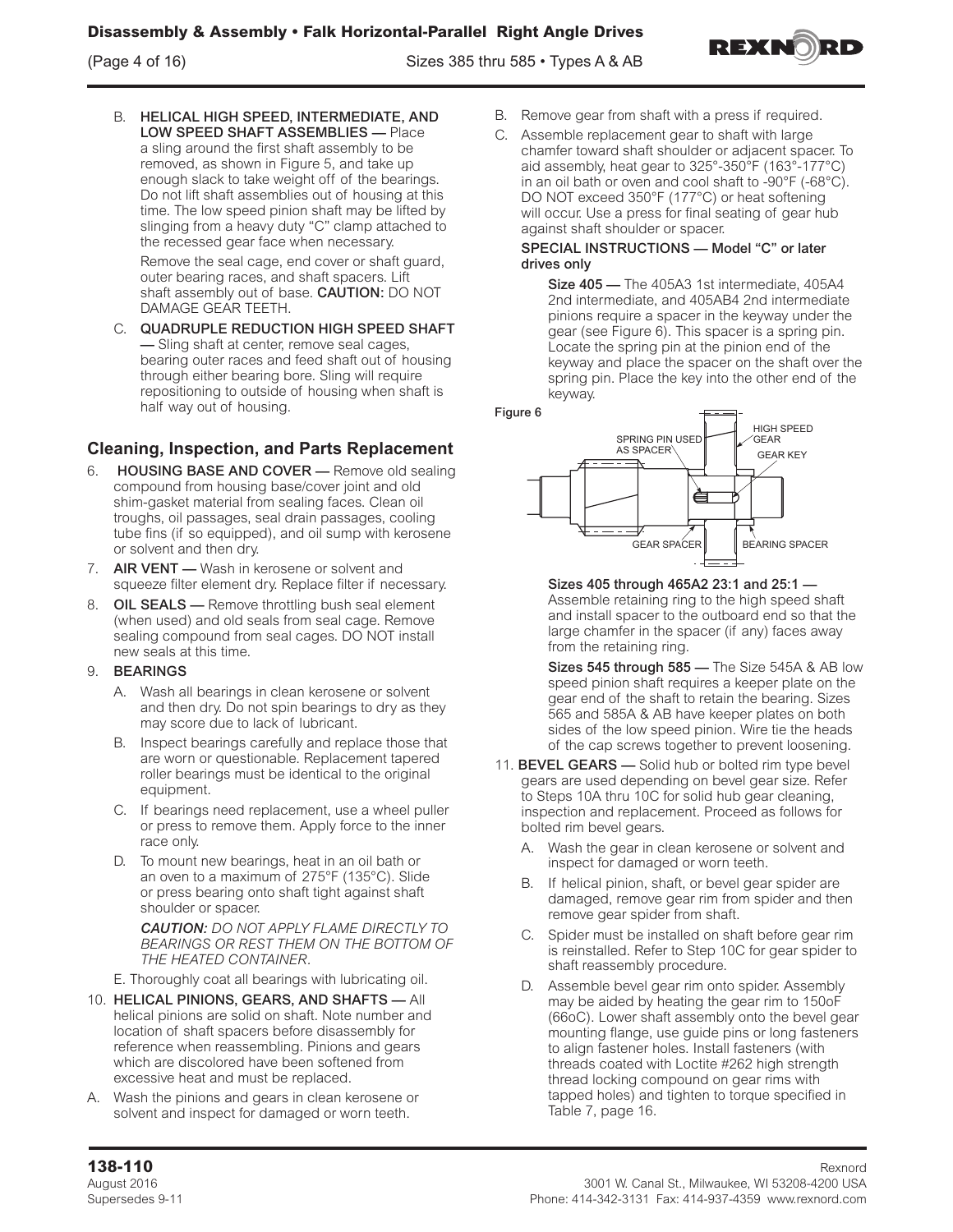

Types  $A \& AB \cdot$  Sizes 385 thru 585 (Page 5 of 16)

## 12. BEVEL PINIONS — Figures 7, 8 and 9

*CAUTION: The components of the inner bearing in Figures 7 and 8 are NOT interchangeable. Each part is matched marked with a serial number and must be assembled accordingly.*

#### Figure 7



- A. **BORED PINIONS** Figure 7; All sizes except 545-585AB3
	- 1. Remove seal cage fasteners and seal cage.
	- 2. Remove pinion locknut and lock washer.
	- 3. Remove bevel pinion with a wheel puller (heat may be applied to pinion if pinion is not to be reused). Table 8, page 16, lists approximate removal forces to determine the correct size wheel puller.
	- 4. Remove pinion key.
	- 5. Remove threaded ring locking setscrew and threaded ring.
	- 6. Slide shaft assembly out of bearing cage and remove bearings with a press or wheel puller.
	- 7. Wash pinion in clean kerosene or solvent and inspect for damaged or worn teeth. Replace if worn or damaged.
	- 8. Refer to Step 9 for bearing cleaning, inspection and reassembly.
	- 9. Assemble inner bearing to shaft in the following order: one cone, cone spacer, double cup, and other cone. Seat cones against shaft shoulder.
	- 10. Position shaft assembly vertical with pinion end down. Install outer bearing on shaft and seat against shaft shoulder.
	- 11. Sling bearing cage from eyebolts in seal cage fastener holes and lower onto shaft. Spherical roller bearing outer rings will require guidance when assembling bearing cage onto shaft.
	- 12. Position assembly on its side. CAUTION: Shaft assembly can slide out of pinion end of bearing cage during repositioning.
	- 13. Install threaded ring and tighten against bearing cup. Install locking setscrew and stake.
	- 14. Install pinion key. Heat pinion to 325°-350°F (163°- 176°C) maximum and assemble to shaft. Seat with a press.

15. Install and lock washer and locknut. Tighten locknut.



- B. SOLID ON SHAFT PINIONS Figure 8; All sizes except 485-525AB2 and 545-585AB3
	- 1. Remove seal cage fasteners and seal cage.
	- 2. Remove threaded ring setscrew and threaded ring.
	- 3. Slide bevel pinion assembly out of bearing cage from pinion end.
	- 4. Remove outer bearing with a bearing puller, apply force to bearing inner ring only.
	- 5. Remove inner bearing locknut and lock washer.
	- 6. Remove inner bearing assembly with a bearing puller or press.
	- 7. Wash the pinion in clean kerosene or solvent and inspect for worn or damaged teeth. Replace pinion or shaft if worn or damaged.
	- 8. Refer to Step 9 for bearing cleaning, inspection, and reassembly.
	- 9. Assemble inner bearing to shaft in the following order: one cone, cone spacer, double cup and other cone, seat cones and cone spacer against shaft shoulder.
	- 10. Install bearing and locknut, tighten against bearing cone. Lock locknut.
	- 11. Install outer bearing, position next to shaft shoulder.
	- 12. Position shaft assembly vertical with pinion end down.
	- 13. Sling bearing cage from eyebolts in seal cage fastener holes and lower onto shaft. Spherical roller bearing outer rings will require guidance when entering bearing cage outer bore.
	- 14. Position assembly on its side. CAUTION: Bevel pinion shaft is free to slide out of bearing cage during repositioning.
	- 15. Install and tighten threaded ring against inner bearing double cup. Install locking setscrew, tighten and stake.
- C. BORED OR SOLID ON SHAFT PINIONS Figure 9; Sizes 485-525AB2 & 545-585AB3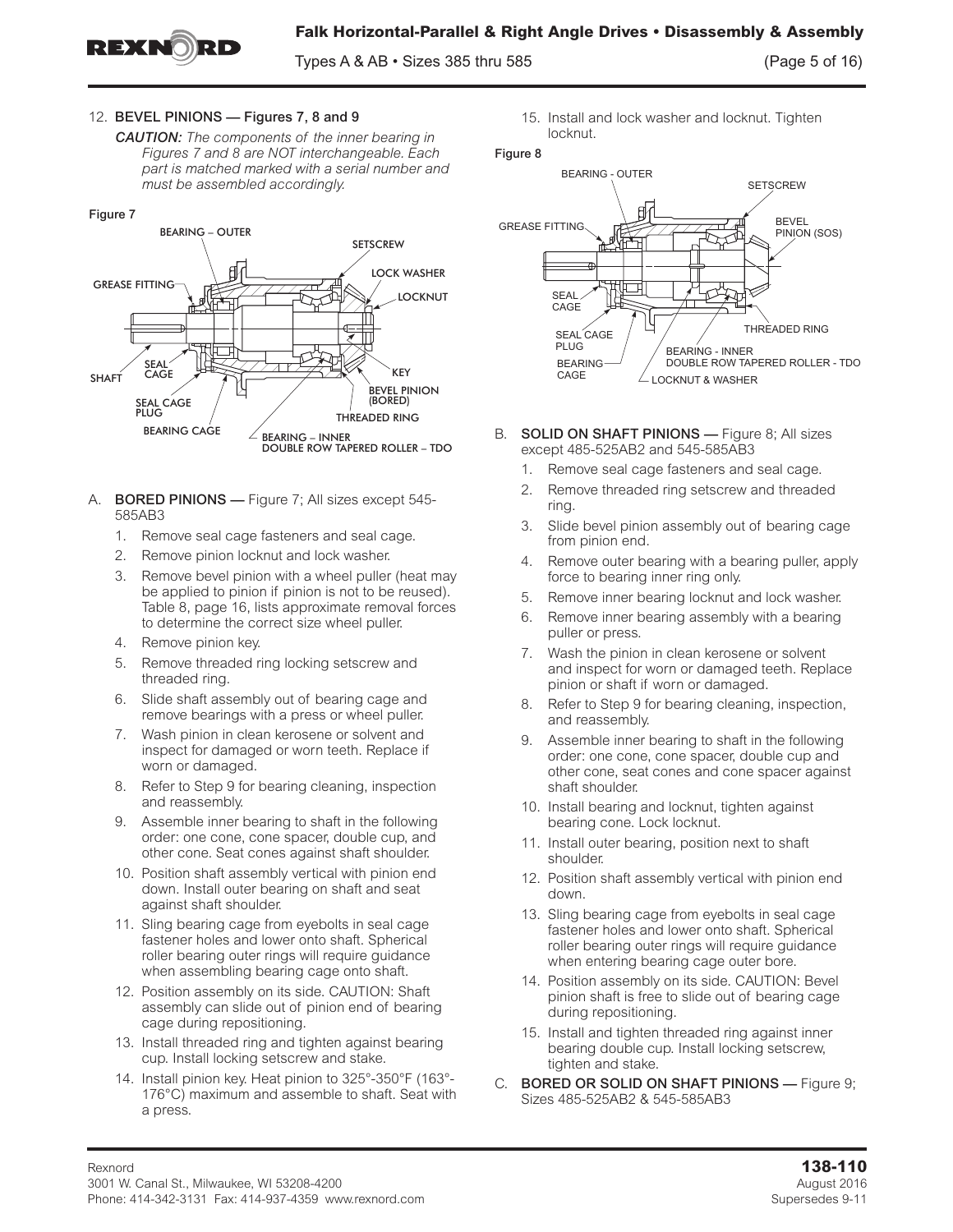(Page 6 of 16) Sizes 385 thru 585 • Types A & AB



### Figure 9



- 1. Remove seal cage fasteners and seal cage.
- 2. BORED PINION ONLY Remove pinion locknut and lock washer. Remove bevel pinion with a wheel puller (heat may be applied to pinion if pinion is not to be reused) and remove pinion key. Approximate pinion removal forces are found in Table 8, page 16. Pinion may be removed from shaft after shaft assembly is removed from bearing cage.
- 3. Remove outer bearing locknut, lock washer and keyed washer.
- 4. Press shaft out of outer bearing and bearing cage after providing protection for pinion teeth and inner bearing when shaft falls free from outer bearing.
- 5. Remove inner bearing cone from shaft and bearing cups from bearing cage.
- 6. Wash pinion and shaft in clean kerosene or solvent and inspect pinion for damaged or worn teeth and shaft for damage. Replace if pinion or shaft is worn or damaged.
- 7. Refer to Step 9 for bearing cleaning, inspection and assembly.
- 8. Install bearing cups in bearing cage. Install inner bearing cup first, outer bearing cup may be used as a spacer when installing inner bearing cup.
- 9. BORED PINION ONLY Assemble pinion key to shaft. Heat pinion to 325-350oF (163-176oC) maximum and assemble to shaft, seat with press. Install keyed lock washer and locknut and tighten against pinion, lock locknut.
- 10. Heat inner bearing cone as instructed in Step 9D, install on shaft and seat against shaft or pinion shoulder.
- 11. Position shaft assembly vertical with extension end up.
- 12. Sling bearing cage from eyebolts in seal cage fastener holes and lower onto bevel pinion shaft.
- 13. Heat outer bearing cone as instructed in Step 9D, install and allow to cool.
- 14. Install keyed washer, bearing lock washer and bearing locknut. Tighten locknut until .003" (0,08 mm) to .005" (0,13 mm) shaft axial float is obtained. Check outer bearing cone back

face runout (must be .0015" (0,038 mm)or less, tap high side to adjust) and recheck axial float. Locknut may be loosened and shaft bumped to loosen overly tightened bearings. Lock locknut.

13. FASTENERS — All fasteners may be reused. If replacement is required, replace with identical grade, length and type. All housing sidebar fasteners are Grade 8 or ASTM A354 Grade BD.

# **Drive Assembly**

### 14. PRELIMINARY

- A. Check to see that all spacers and worn parts have been replaced, all shaft spacers are tight (not free to rotate) and all gears and bearings tight (less than .0015" [0,038 mm] clearance) against their respective shaft shoulders.
- B. Remove all foreign matter from housing base and cover and clean magnetic drain plug(s). Make certain all bearing cages, seal cages, end covers, shaft guards, and oil dams are clean. Housing and component surfaces in contact with Loctite thread locking compounds require degreasing before assembly for maximum effectiveness.
- C. Replace old shim-gaskets on input side of drive (Type A) or side opposite bevel gear (Type AB) with new shim-gaskets of equal thickness. Replace old shim-gaskets on opposite side of drive with new shim-gaskets of equal thickness and add .007" (0,18 mm) to .009" (0,23 mm) shim to ensure shaft axial float on first float check. Use only one .015" (0,38 mm) thick shim-gasket per located next to housing for positive sealing. Use a .015" (0,38 mm) shim-gasket to seal end covers at unused bores. If the inspection cover has been removed, replace the gasket if it has been torn or damaged. Use only Falk shim-gaskets. Table 3, page 14, lists shim-gaskets with minimum compressibility that are available from Rexnord.

*CAUTION: During assembly, position all high speed shaft and intermediate shaft bearing cages, seal cages and end covers with the word "TOP" in the upright position.*

Sizes 385 & 405A4: Seal cage will only fit in one position.

Sizes 425 - 525A4: Position the high speed seal cage with the seal grease purge fitting toward the high speed end of drive.

Sizes 385 & 405AB4: Position the flat up.

- Coat all pipe plugs with Permatex #3 or equivalent sealant before installing.
- E. Refer to Tables 5 and 6, page 15, for fastener tightening torques.
- 15. INSTALL SHAFT ASSEMBLIES Install shaft assemblies into the housing in the following order: low speed shaft, low speed pinion, intermediate pinions, and high speed head or helical high speed pinion. For quadruple reduction "A" drives, install high speed pinion first.
	- A. TYPE "A" QUADRUPLE REDUCTION HIGH SPEED PINION - Install high speed pinion before other assemblies are installed. Insert shaft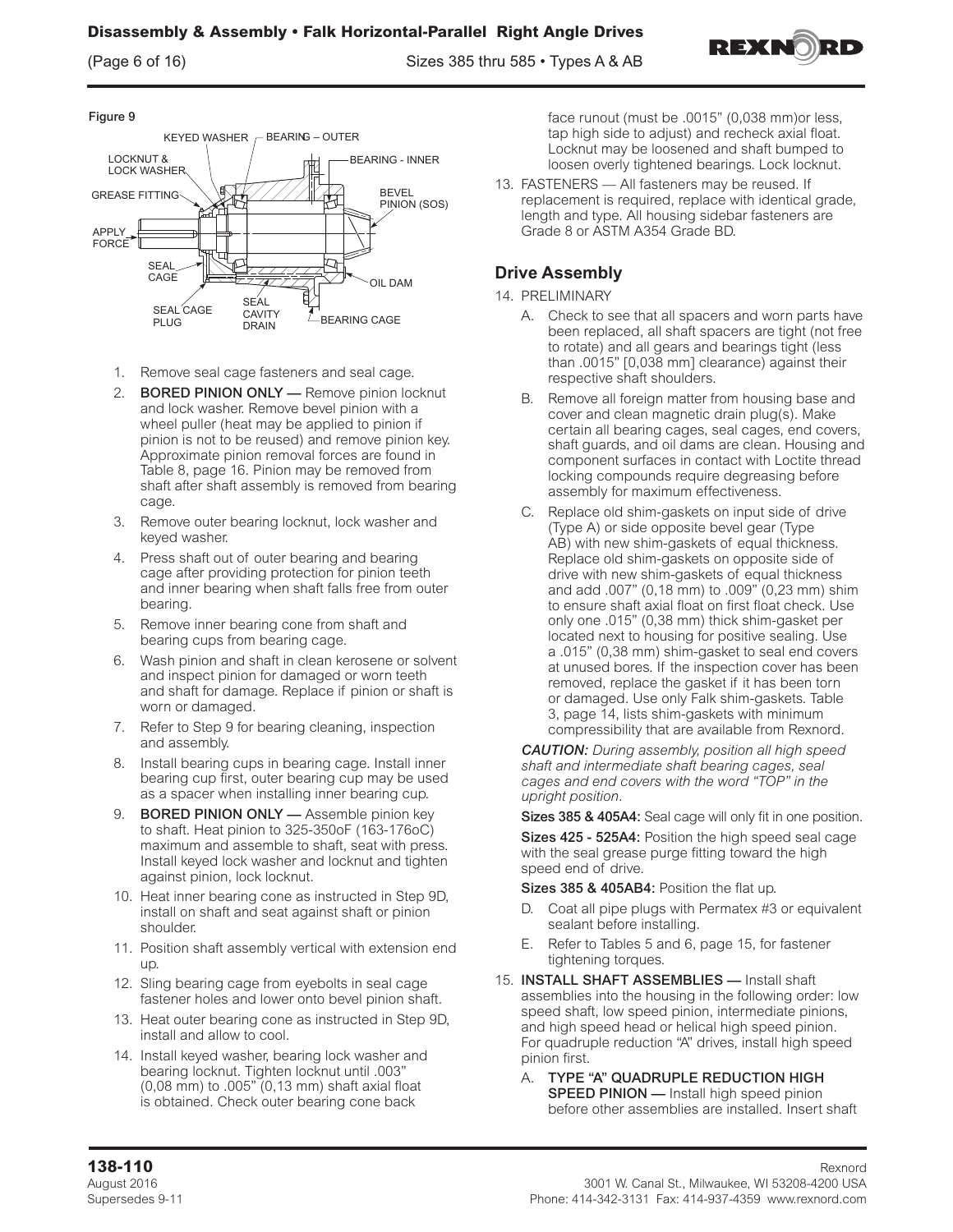**Falk Horizontal-Parallel & Right Angle Drives • Disassembly & Assembly**

Types A & AB • Sizes 385 thru 585 (Page 7 of 16)

assembly through either high speed shaft bore. Install bearing outer races. Install seal cages with shim gaskets as instructed in Step 14C. Install seal cage fasteners with lock washers and tighten to torque specified in Table 6, page 15.

B. ALL OTHER SHAFT ASSEMBLIES

REXNORD

- 1. Sling shaft assemblies and gently lower into housing. Do not unload sling or damage housing internal accessories (oil pans, cooling tubes, etc.) or gear teeth. The low speed pinion shaft may be lifted by slinging from a heavy duty "C" clamp attached to the recessed gear faces when necessary.
- 2. Install bearing outer races on shaft and spacers (where used) in housing bores. Install seal cages, end covers, and shaft guards with shim gaskets as instructed in Step 14C. Loosely install cage and cover fasteners with lock washers in housing base. Wire tie the shim gaskets to the tops of cages.
- 3. Lower shaft assembly into housing and remove sling.
- 4. Repeat Steps 1 through 3 until all shaft assemblies have been installed.

### 16. BEVEL GEARSET ADJUSTMENT — Figure 10

- A. Tighten bevel gear shaft end cover and high speed head mounting fasteners to the torque specified in Table 6, page 15. Make certain bevel pinion teeth are free in mesh.
- B. Measure bevel gear shaft axial float with a dial indicator. Remove shims from bevel gear side end cover to obtain .001" (0,03 mm) to .004" (0,10 mm) shaft axial float. Reinstall end cover and tighten end cover fasteners to torque specified in Table 6, page 15.
- C. Obtain bevel pinion setting distance (SD) and bevel gear backlash (BL) by referring to values etched on the bevel gear. The setting distance is from the bevel pinion front face to the center line of the bevel gear shaft.
- D. With a micrometer, measure the outside diameter "A" of the helical pinion having an even number of teeth. To measure the outside diameter "A" of a helical pinion with an odd number of teeth, wrap a wire approximately .062" (1,5 mm) diameter around the periphery of the pinion teeth and at right angle to the pinion centerline. Twist the wire ends together to insure a tight fit over the pinion teeth. Measure the diameter over the wire and subtract two wire diameters from the measured diameter to obtain pinion diameter "A". Remove the wire after the measurement is taken. Subtract half the dimension "A" (A ¸ 2) from the recorded setting distance (SD) to get the "Required B" dimension, Figure 10.
- E. Position the helical pinion so that one of the teeth is exactly opposite the vertical center of the bevel pinion. Measure the "Actual B" dimension with an inside micrometer. The required thickness of shims for the bevel pinion head assembly is "Required B" minus "Actual B".
- F. Remove the bevel pinion head and add or subtract head shims equal to the required thickness determined in the previous Step. Reinstall the bevel pinion head and tighten the flange fasteners to specified torque. Recheck setting distance (SD). Repeat adjustment procedure until the "Actual B" dimension is equal to the "Required B". Tolerance range for setting distance is located in Table 9, page 16.
- G. Place a dial indicator on a bevel gear tooth with tip perpendicular to the tooth surface as shown in Figure 10.
- H. Lock bevel pinion and rotate bevel gear back and forth while reading backlash on dial indicator. If pinion can not be locked, the indicator may be located on the pinion and lock the gear. The tolerance range for backlash should be determined from Table 9, page 16.
- To adjust backlash, transfer end cover shims from

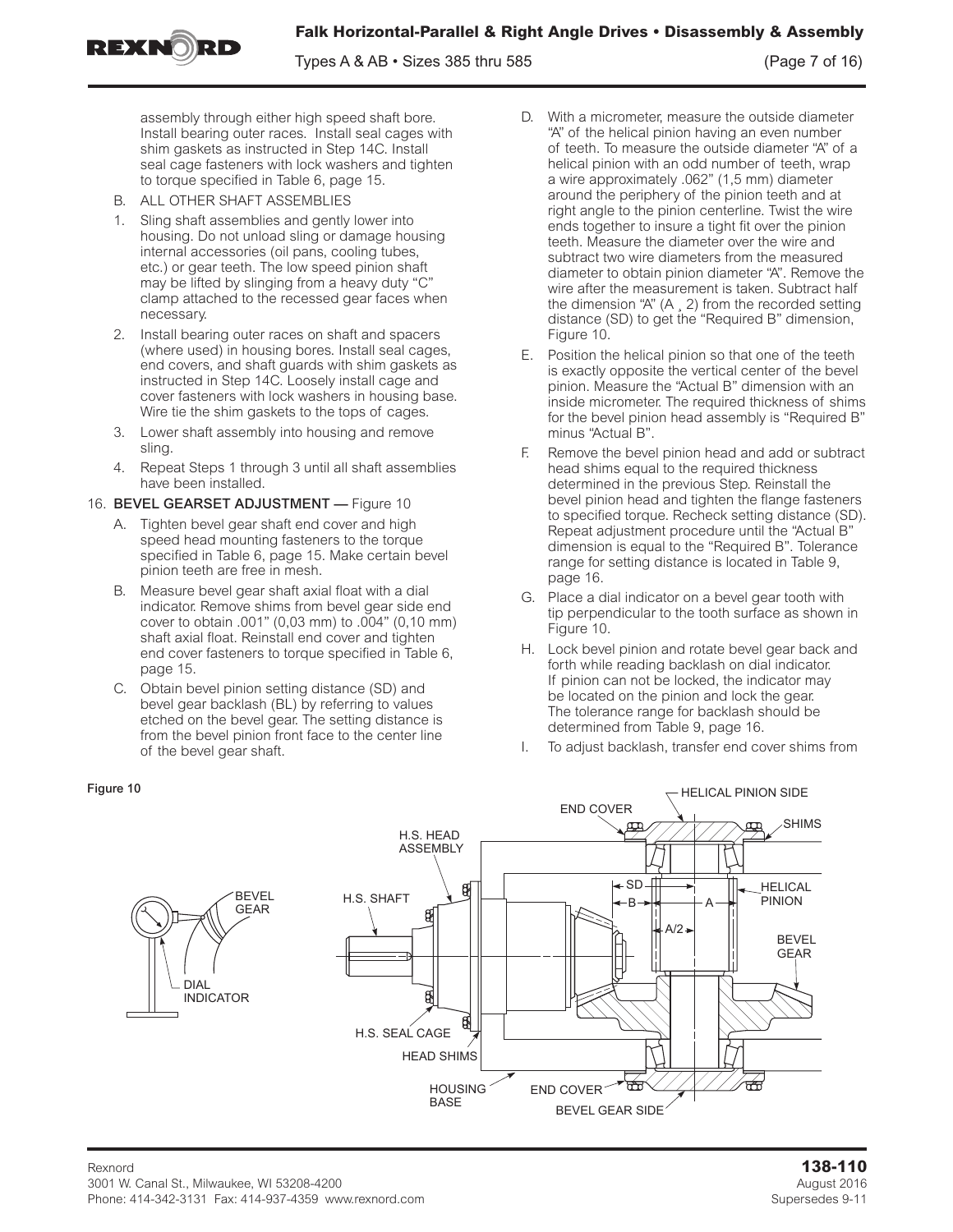(Page 8 of 16) Sizes 385 thru 585 • Types A & AB



one side to the other. A .003" (0,08 mm) shimpack thickness change is approximately .002" (0,05 mm) change in backlash. Do not add shims. Increase backlash by transferring shims from the helical pinion side end cover to the bevel gear side cover. Backlash is reduced by transferring shims from the bevel gear side to the helical pinion side end cover.

### 17. BEVEL GEARSET TOOTH CONTACT CHECK-PRELIMINARY & FINAL — Figure 11

Preliminary bevel gearset contact check is performed with housing cover off, final contact check is performed through inspection opening with drive completely assembled and bearing adjustments completed.

- A. Make certain that the bevel pinion head and bevel gear shaft bearings are properly seated in the housing bores. Coat several bevel pinion teeth with bluing and rotate the coated pinion teeth back and forth through mesh several times to trace a contact pattern on the teeth of both elements.
- B. Correct (and incorrect) bevel pinion tooth contact patterns are shown in Figure 11. Cone distance adjustment is used to obtain correct tooth contact patterns, remove shims at the bevel pinion head flange to move pinion toward cone center (gear shaft) or add shims to move pinion away from cone center. If the bevel pinion head is reshimmed to obtain correct tooth contact, realign marks on bevel teeth and recheck backlash (Steps 16E - 16H).

Figure 11



CORRECT TOOTH

CONTACT PATTERN

INCORRECT TOOTH CONTACT PATTERNS



CAUSE: Pinion too far from cone center. REMEDY: Move pinion towards cone center; remove .007" (0,18 mm) .012" (0,30 mm) shim.



CAUSE: Pinion too far from cone center. REMEDY: Move pinion towards cone center; remove .003" (0,08 mm) .008" (0,20 mm) shim.



CAUSE: Pinion too close to cone center. REMEDY: Move pinion away from cone center; add .003" (0,08 mm) .008" (0,20 mm) shim.



CAUSE: Pinion too close to cone center. REMEDY: Move pinion away from cone center; add .007" (0,18 mm) .012" (0,30 mm) shim.

 $\star$  Use the smaller tolerance for gear diameters in the 6"-8" (152,4 mm) - (203,2 mm) range. Use the larger tolerances for gear diameters over 20" (508 mm). If correct tooth contact pattern cannot be achieved, consult Rexnord.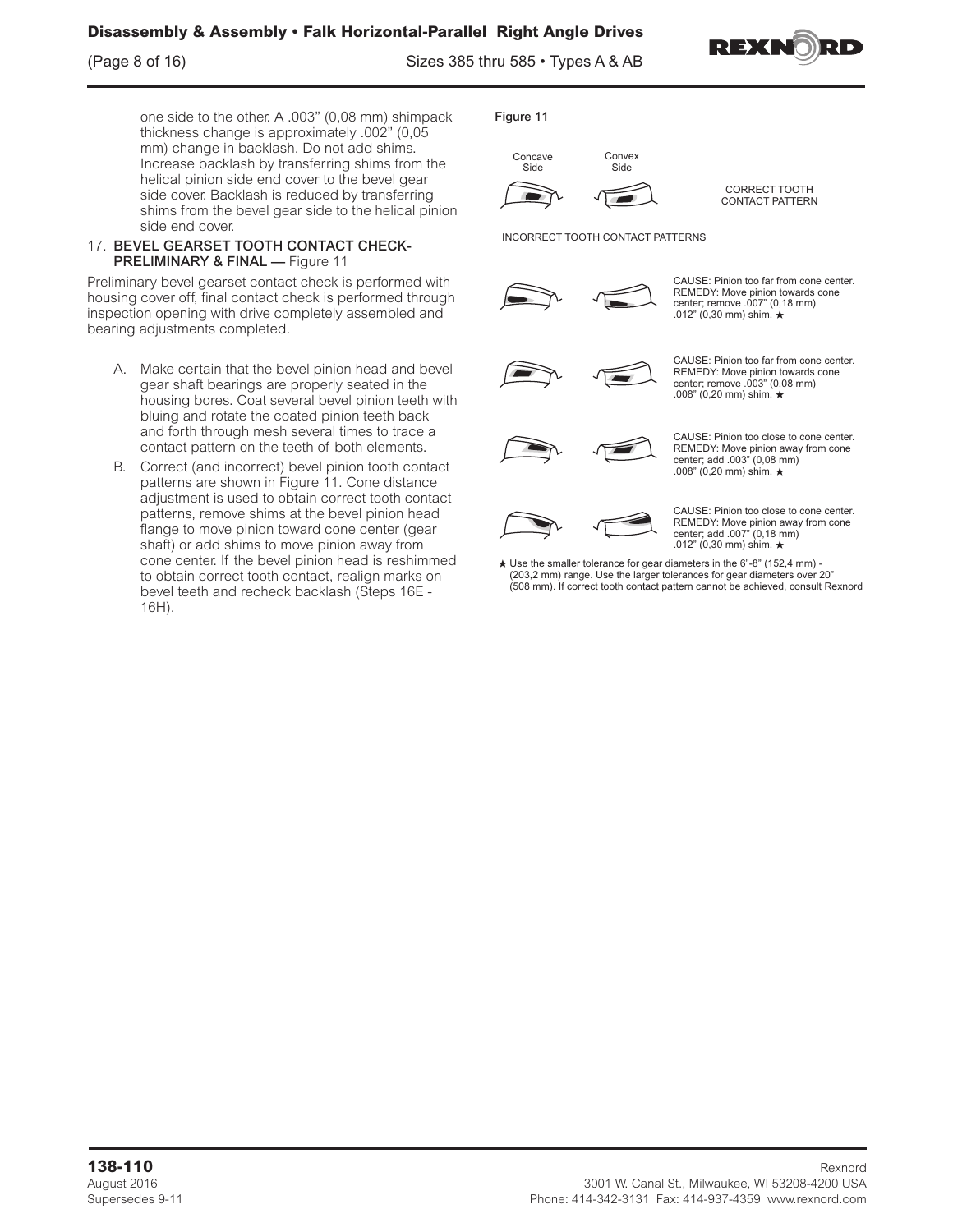

Types A & AB • Sizes 385 thru 585 (Page 9 of 16)



EXTEN

- A. Loosen fasteners holding seal cages, end covers shaft guards, and high speed head to provide clearance for housing cover when it is lowered into place. Wire tie the upper portion of shims to their respective cages.
- B. Coat housing split surface of base with #3 or equivalent sealant. Keep sealing compound away from bearing bores.
- C. Sling housing cover from hoist and position over housing base. Pull back cages and slowly lower cover over gears. Do not bump gears or catch shim gaskets.
- D. For Sizes 485 585A, drive taper dowels in low and high speed ends. For Sizes 485 - 585AB, drive taper dowel in low speed end.
- E. Remove shim gasket wire ties. Tighten seal cage, end cover, shaft guard, and high speed bevel head fasteners in housing base to center housing cover on base. Loosely install remaining cage fasteners.
- F. Install backstop anchor bracket if required.
- G. Coat threads and heads of housing cover sidebar fasteners with 20 or heavier mineral oil and install with hardened flat washers. Pre-tighten fasteners to torque specified in Table 4, page 15. Tighten fasteners at center of housing sidebar first and work toward the end bar fasteners. See Figure 12 for split bolt tightening sequence.

#### Figure 12



Scribe a line on fastener head and housing cover (Figure 12A) to indicate additional degrees of head rotation required. Complete tightening of fasteners with an impact, slugging, or hydraulic wrench. Housing end bar fasteners are assembled and in the "shop dry" condition per Table 6, page 16.

#### Figure 12A



**USE HEX ANGLE** AS A GUIDE FOR MARKING OFF DEGREES REQUIRED



SCRIBE LINE ON COVER FASTENER TO SHOW DEGREES OF TURN REQUIRED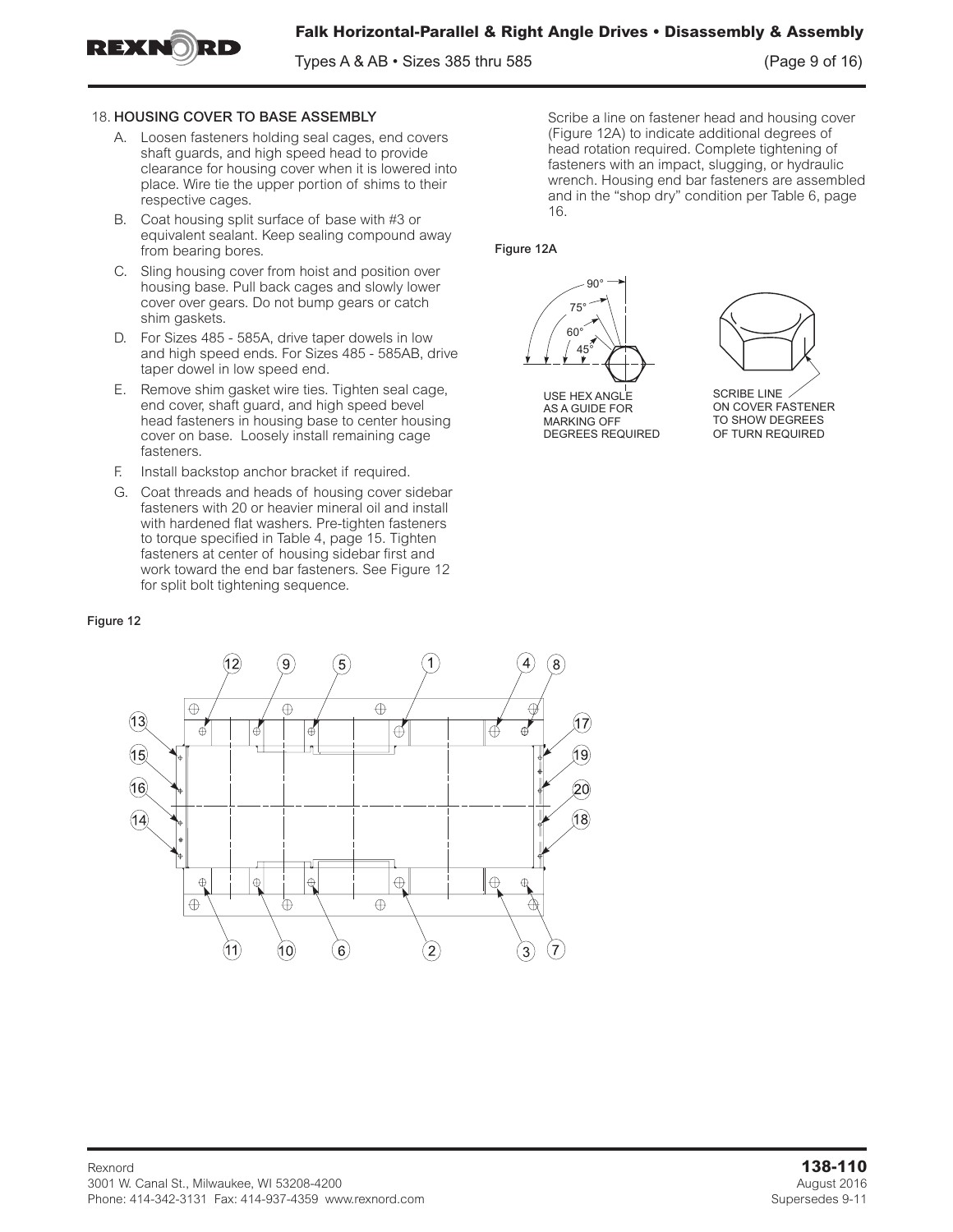(Page 10 of 16) Sizes 385 thru 585 • Types A & AB



NOTE: On later models of Size 585, the large housing cover fasteners on either side of the low speed shaft are studs with multi-jackbolt tensioners. See page 12 for tightening procedure.

Example: Size 425A2, pre-tighten the 1.250" (31,8 mm) diameter fasteners to 196 lb-ft (266 Nm ) with a torque wrench. Mark the fastener heads and housing for the additional 60° head rotation specified in Table 4 and complete tightening of fasteners.

19. BEARING ADJUSTMENT - All bearing settings are axial float except the low speed shafts of Sizes 385 - 445 double, triple, and quadruple reduction drives, which are preloaded. Bearing preload is shim removal from a zero float/ zero preload condition. Adjust the low speed shaft bearings first and work through to the high speed shaft on Type A or bevel gear shaft on Type AB. The high speed bearings on Type AB are non-adjustable or previously adjusted. The bevel gear shaft bearings are to be adjusted by adding shims to the bevel gear side end cover only.

EXCEPTION: Size 545 - 585 drives have spherical roller bearings on the low speed pinion shaft. Place only a .015" (0,38 mm) shim-gasket between the housing and end cover on each side.

- A. Tighten all seal cage, end cover, bevel had, and shaft guard fasteners to torque specified in Table 5, page 15. High speed shaft seal cages on double and triple Type "A" drives with fans utilize the fan guard backstop spacers and .25" (6,4 mm) of extra shim washers on the longer than standard fasteners for proper thread engagement at bearing adjustment.
- B. Position dial indicator probe on shaft end (Figure 2) and apply axial force on shaft (in both directions) to measure shaft axial float. Holes are provided in the intermediate shaft end covers for taking indicator readings. Oscillate shaft (with force applied) through gear train to obtain accurate axial float measurements. Pry shafts with gears back and forth through the inspection cover opening. Do not pry on oil troughs.
- C. To adjust bearings, remove shim-gaskets from the cages and covers where the extra shims were installed, Step 14C, so that the float or preload values will be within limits specified in Table 1 or 2, pages 13 & 14.
- 1. Make all shim pack adjustments for the bevel gear shaft at the bevel gear side end cover.
- 2. Tighten cage and cover fasteners to specified torque before rechecking bearing settings after shimpack adjustments.

**Preload example -** The measured axial float on a Size 445A3 low speed shaft is .004" (0,10 mm). The specified preload range in Table 1, page 13, is .007" to .010" (0,18 to 0,25 mm). Add the measured axial float to the specified preload range (.004"+.007" (0,10 + 0,18 mm) to .004"+.010" (0,10 + 0,25 mm) = .011" to .014") [0,28 to 0,35 mm]) to determine shim-gasket removal. Remove (2) .007" (0,18 mm) shimgaskets (.012") (0,30 mm) compressed thickness) to be within limits specified in Table 1, page 13.

Float example — The measured axial float on a Size 505A3 high speed pinion shaft is .015" (0,38 mm). The specified axial float range in Table 1, page 13, is .008" (0,20 mm) to .011" (0,28 mm). Subtract the specified axial float from the measured float (.015"-.011" (0,38 mm) - (0,28 mm) to .015"-.008" (0,38mm-0,20 mm)= .004" to .007") (0,10 mm to 0,18 mm) to determine shim-gasket removal. Remove (1) .007" (0,18 mm) shimgaskets (.006" [0,15 mm] compressed thickness) to be within limits specified in Table 1, page 13.

- D. Bevel gear shaft bearing adjustment is to be combined with final bevel gear backlash adjustment, refer to Steps 16 & 17.
- E. FINAL BEVEL GEARSET TOOTH CONTACT CHECK — Figure 11

Refer to Steps 16 & 17. To adjust backlash after bevel gear shaft bearings are properly set, transfer shims from one end cover to the other — DO NOT ADD SHIMS.

20. **INSTALL SEALS** - Remove seal cages, install seals and re-install seal cages, refer to Step 3.

# **Installation**

## 21. DRIVE INSTALLATION

- A. Coat threads of magnetic drain plugs and air vent with Permatex #3 or equivalent sealant and install. Reinstall accessories. Coat shaft extension for backstops with anti-seize lubricant before installing backstops. Tighten fasteners to specified torque. Reinstall dipstick.
- B. Turn gear train over by hand as a final check for internal or accessory interference. Readjust if necessary.

CAUTION: If lubricant was not applied to bearings (Step 9E), pour a small amount of lubricant into oil troughs through inspection cover prior to rotating gear train by hand.

- C. Reinstall drive. Refer to Manual 138-050 for installation instructions.
- Fill Drive with oil to level indicated on dipstick. Refer to Manual 138-050 for recommended lubricants and approximate oil quantities. IMPORTANT – PRIME OIL TROUGHS. When filling drive with oil, remove inspection cover and pour enough oil into troughs so a generous supply flows to bearing. This will lubricate bearings until oil is circulated by the rotating gears.
- E. Run drive without load to verify satisfactory operation of drive and its lubrication system (including electrical cutouts).
- F. After drive runs satisfactorily, apply load. Inspect periodically until operation is deemed satisfactory. Follow preventive maintenance instructions in Manual 138-050.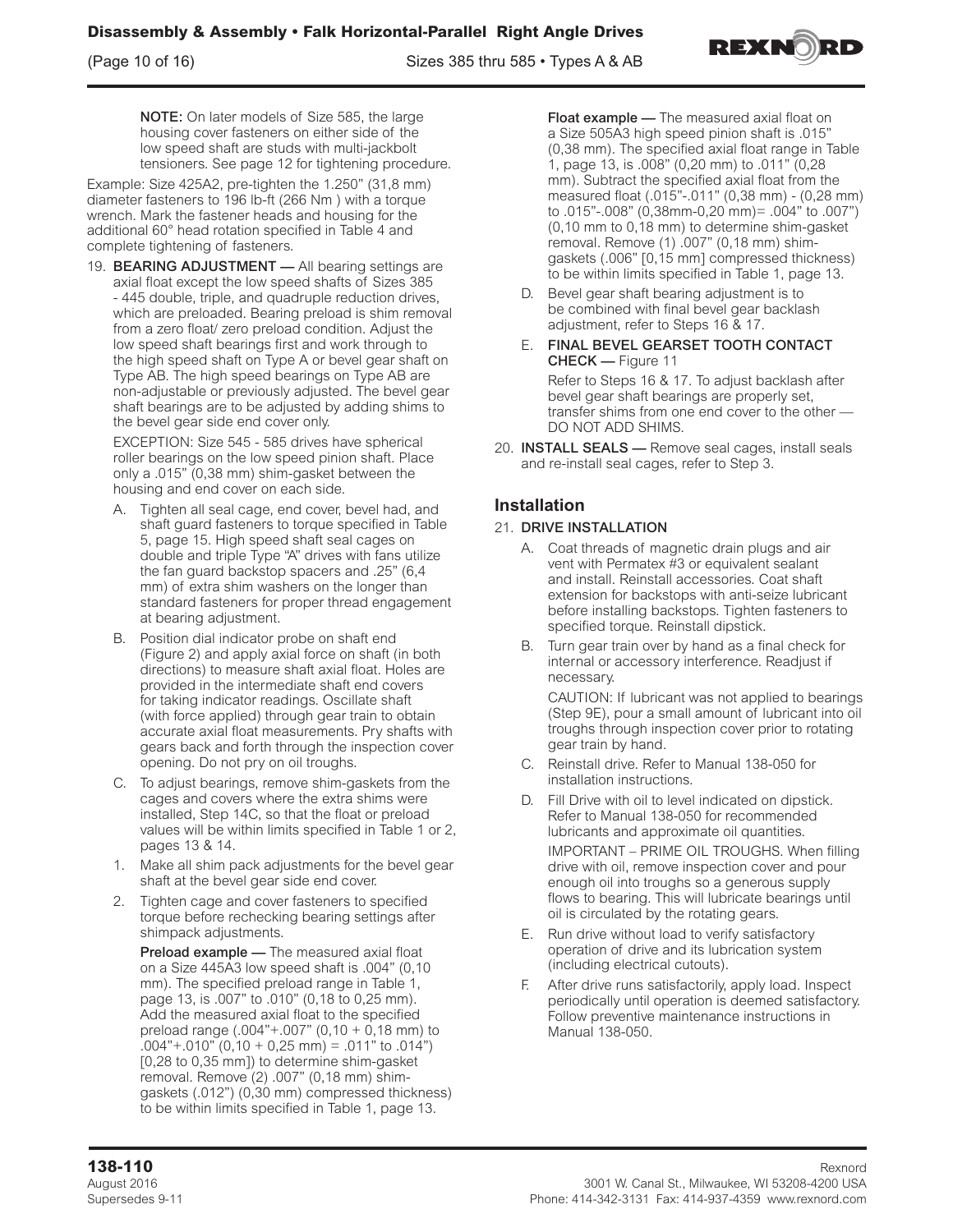

Types A & AB • Sizes 385 thru 585 (Page 11 of 16)

# **Oil Pan & Oil Catcher Relocation or Addition**



(See Introduction and Input Speed, Ratio, or Gearing Assembly Changes paragraphs on Page 1.)

22. SINGLE REDUCTION - Figure 13.

Sizes 385, 405, 425, & 525 have centrally located gears and do not require relocation of oil pans or catchers when turning shafts end for end. Sizes 445, 465, 485, & 505 turn oil pan and oil catchers end for end and reinstall using same fasteners when turning shafts end for end.

Proceed as follows when adding an oil pan or catcher:

A. Determine C as follows:

 $C = \frac{1}{2} \text{ Gen } O.D + \frac{1}{8^{m} (3 \text{ mm})}$ 

- B. Determine A as follows:  $A = E C + D$ . D is inside depth of pan. E is inside depth of housing.
- C. Cut legs of oil pan to obtain height A. Place oil pan into base and recheck D. Place low speed shaft assembly into base and center pan under the low speed gear. Mark strap hole locations on housing wall. Remove low speed shaft assembly and oil pan. If available, use self tapping fasteners. If not available, drill and tap four holes into base. *CAUTION: Drilled holes in the housing must not exceed 5/8" (15,9 mm) deep. Refer to Table 10, page 16, for drill, tap, and fastener sizes.*
- D. Clean out base and install oil pan to base with four fasteners specified in Table 10, page 16. Apply Loctite 242 Threadlocker to fastener threads.
- E. Lower gear assembly into drive and bend lip of pan to within 1/8" (3 mm) of gear face on pinion side as shown in Figure 13.
- F. Install oil catchers on housing cover tie bar with notch of oil catchers over gear mesh. Use fasteners and locknuts provided.
- 23. DOUBLE REDUCTION Figure 14
- All Sizes turn oil pan and oil catchers end for end when turning shaft assemblies end for end.

#### Figure 14



Proceed as follows when adding an oil pan or catchers:

- A. Place oil pan and intermediate shaft assembly into base.
- B. Center oil pan under gear and level with bottom of pan 1/8" (3 mm) below gear O.D. Mark strap hole locations on housing wall. Remove shaft assembly and oil pan. Drill and tap four holes into base. Refer to Table 10, page 16, for drill and tap sizes.
- C. Clean out base and install oil pan to base with fasteners with fasteners specified in Table 10, page 16. Apply Loctite 242 Threadlocker to fastener threads.
- D. Lower shaft assembly into base and recheck clearance.
- E. Install oil catchers on housing cover tie bar with notch of oil catchers over gear mesh. Use fasteners and locknuts provided.

## 24. TRIPLE & QUADRUPLE REDUCTION

provided.

All Sizes turn oil catchers end for end when turning shaft assemblies end for end. Oil pans are not used. Proceed as follows when adding oil catchers: Install oil catchers on housing cover tie bar with notch of oil catchers over gear mesh. Use fasteners and locknuts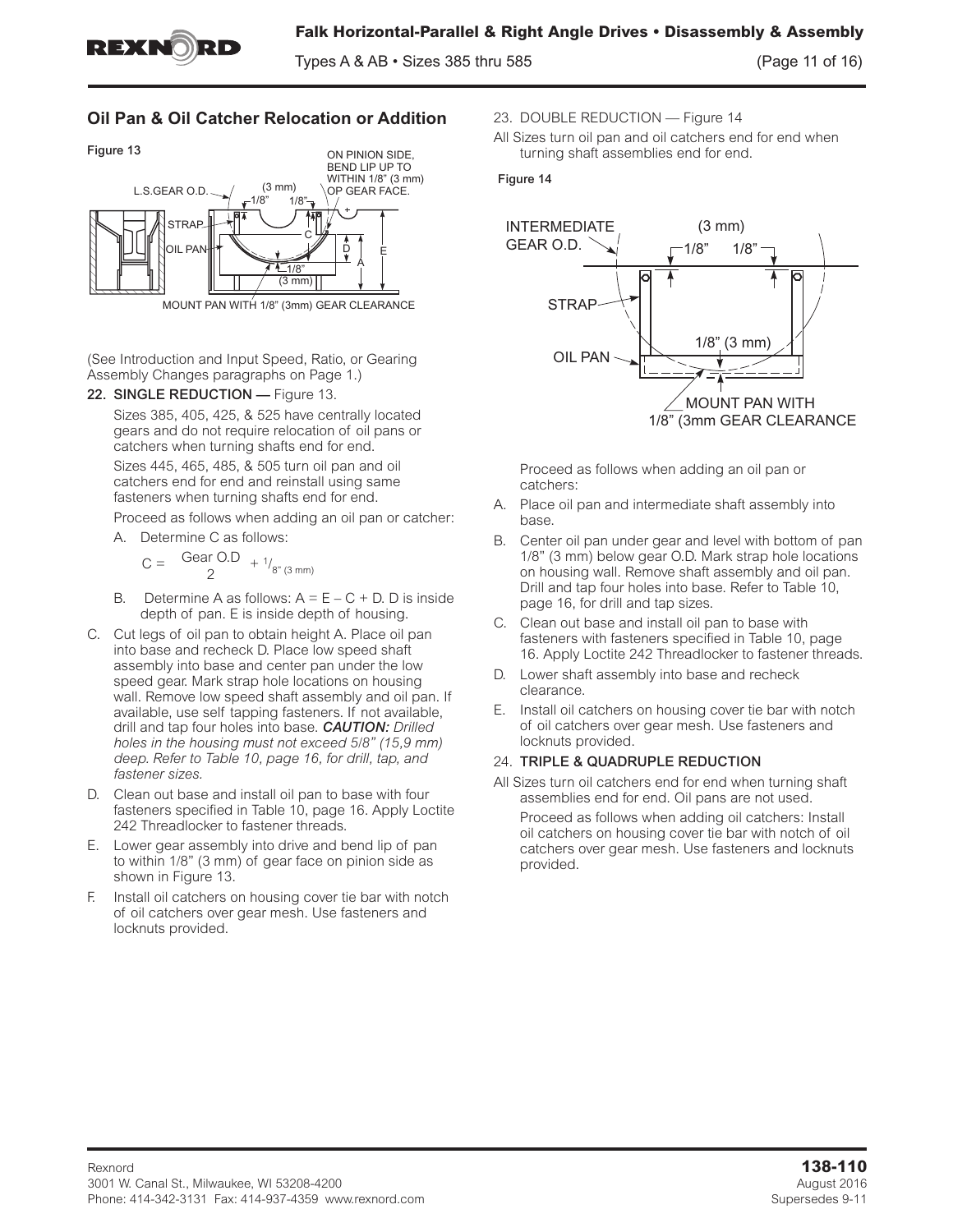

## **General Tightening & Loosening Procedures for Multi-Jackbolt Tensioners on Size 585**

## 25. LOOSENING PROCEDURE

Jackbolts should be loosened with care. For longer fasteners, this procedure is even more important. The intent is to slowly release the preload force - DO NOT rush to completely loosen individual jackbolts. All jackbolts should be loosened uniformly.

- A. Loosen each jackbolt no more than one eighth turn following a circular pattern around the tensioner, shown in Figure 15. Perform this step for all studs adjacent to the L.S. bore prior to the next step.
- B. Repeat a second round following the procedure in Step A for all studs, loosening jackbolts no more than on quarter turn.
- C. Continue loosening all jackbolts one quarter turn for the 3rd and successive rounds until all jackbolts are loose.
- D. Usually after 3 or 4 passes, the jackbolts will be loose and the tensioner can be spun off the stud by hand. Long studs will stretch more and may require extra passes.
- E. Before reusing any tensioner, the body, jackbolt threads, and jackbolt tips should be cleaned and relubricated to insure proper jackbolt torque vs. preload performance on reinstallation.

IMPORTANT — MAKE SURE STUDS AND JACKBOLTS ARE LUBRICATED ON THREADS AND BETWEEN HARDENED WASHER AND JACKBOLT TIPS WITH CORRECT SUPERBOLT LUBRICANT (JL-G) PRIOR TO REUSE.

## 26. TIGHTENING PROCEDURE

Jackbolts should be tightened with care. For longer fasteners, this procedure is even more important. The intent is to slowly increase the preload force – DO NOT rush to completely tighten individual jackbolts. All jackbolts should be tightened uniformly.

- A. Clear any dirt or chips from the threads of the stud and from the main internal thread of the tensioner body.
- B. Check base of tensioner and verify that all jackbolts are flush with the bottom of the tensioner body or slightly recessed.
- C. Slide washer provided over the stud.
	- IMPORTANT Apply Superbolt lubricant (JL-G) to the top of the washer, the jackbolt tips, and the stud threads, see Figure 16. There should be plenty of lubricant within the jackbolt threads in

#### the new condition, but all other critical locations require application of lubricant, ESPECIALLY BETWEEN THE HARDENED WASHER AND THE JACKBOLT TIPS.

- D. Spin the tensioner body down on the main thread of the stud by hand. The tensioner should be in light contact with the hardened washer.
- E. Tightening is accomplished by tightening jackbolts in multiple passes to the torques and patterns specified in Table 11, page 16. Tightening patterns are described as a star and circular pattern as depicted in Figure 15. The star tightening pattern should follow the locations in order from 12:00 to 6:00 to 9:00 and then to 3:00, to seat the flange. Perform the first tightening pass on all other tensioners on the unit (all four) following the split bolt tightening sequence, depicted in Figure 12A (beginning in the center and working out towards endbars), prior to tightening further.
- F. Follow the star tightening pattern for the next pass to the torque settings depicted in Table 11, page 16. Again, follow the tightening sequence for all other multi-jackbolt tensioners on the unit (all four) following the split bolt tightening sequence, again, depicted in Figure 12A.

NOTE: If using an air impact tool, use a reduced setting or lightly pulse the trigger at the full setting. USE CAUTION - some impact wrenches can exert up to 450 lb-ft of torque. If unsure of impact wrench torque capability, calibrate the impact wrench by tightening one jackbolt until socket rotations stops, then check the jackbolt with a torque wrench. The torque required to move the jackbolt further, is the output of the impact wrench as measured by the manufacturer.

G. For the final tightening passes (3+), set the torque wrench to the specified torque and continue to repeat the circular pattern until all jackbolts are torqued to the same value. Multiple passes may be required. Final seating is achieved by continuing to tighten in a circular pattern until all jackbolts have reached a stabilized condition (considered less than 10° of jackbolt rotation).

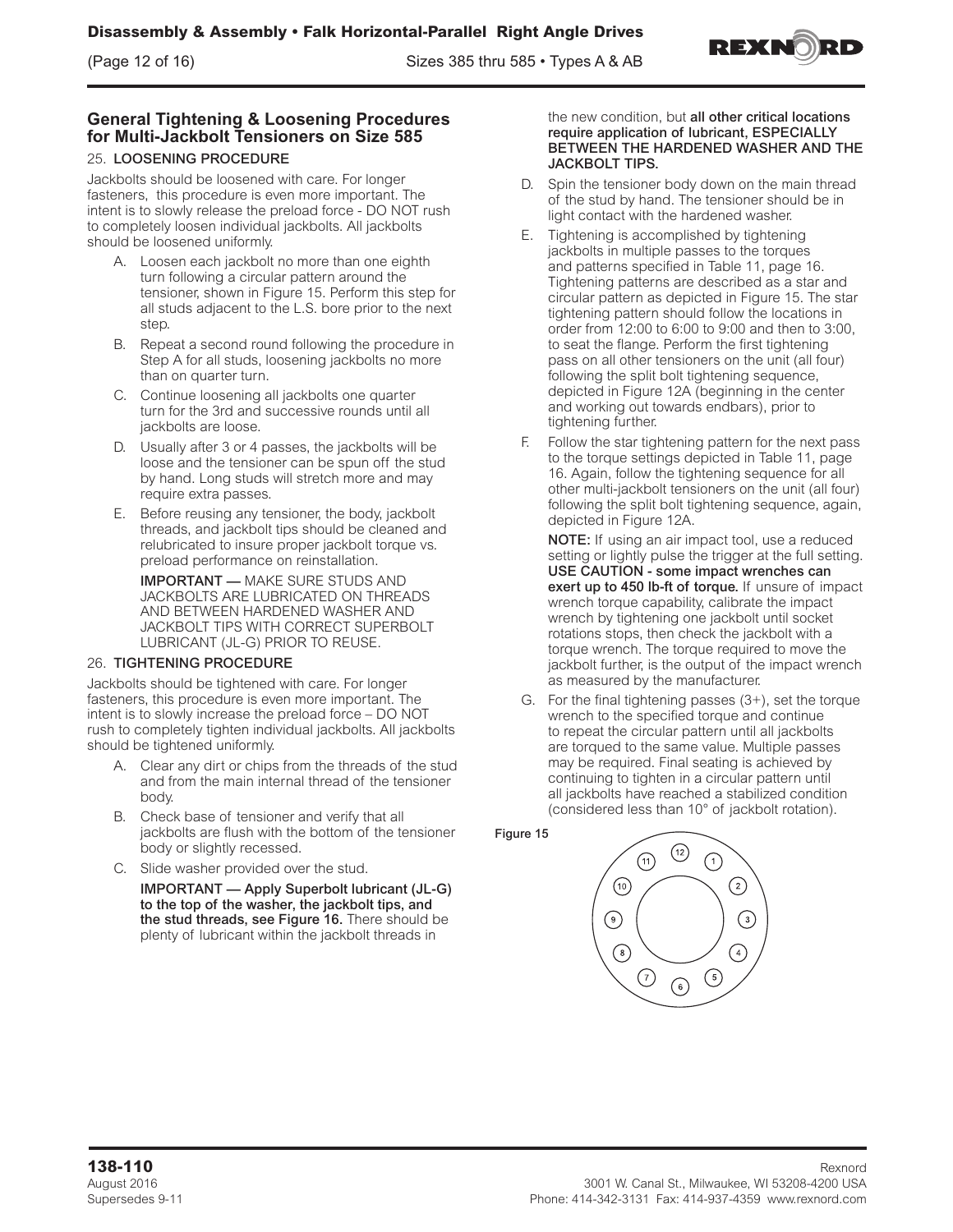Types A & AB • Sizes 385 thru 585 (Page 13 of 16)

|  |  |  |  | TABLE 1 - Type A Shaft Axial Float - Inches (mm) - Figure 17 |  |
|--|--|--|--|--------------------------------------------------------------|--|
|  |  |  |  |                                                              |  |

| <b>DRIVE</b> |                                    | Bore-L.S.                          |                                    | Bore-1                             |                                | Bore-2                                                              |                                  | Bore-3                                                            |                                | Bore-4                             |
|--------------|------------------------------------|------------------------------------|------------------------------------|------------------------------------|--------------------------------|---------------------------------------------------------------------|----------------------------------|-------------------------------------------------------------------|--------------------------------|------------------------------------|
| <b>SIZE</b>  | <b>L.S. A1</b>                     | L.S. A2, A3,<br>A4                 | <b>H.S. A1</b>                     | L.S. PIN A2                        | L.S. PIN<br>A3, A4             | <b>H.S. A2</b>                                                      | <b>INT. A3, A4</b>               | <b>H.S. A3</b>                                                    | INT. A4                        | <b>H.S. A4</b>                     |
| 385          | $003 - 006$<br>$(0,08-0,15)$       | $\star$                            | $.007 - .010$<br>$(0, 18 - 0, 25)$ | $002 - 005$<br>$(0,05-0,13)$       | $.001 - .004$<br>$(0,03-0,10)$ | $.006 - .009$<br>$(0, 15 - 0, 23)$                                  | $.002 - .005$<br>$(0,05-0,13)$   | $.005 - .008$<br>$(0, 13 - 0, 20)$                                | $.002 - .005$<br>$(0,05-0,13)$ | $.005 - .008$<br>$(0, 13 - 0, 20)$ |
| 405          | $.003 - .006$<br>$(0,08-0,15)$     | $\star$                            | $.008 - .011$<br>$(0, 20 - 0, 28)$ | $.001 - .004$<br>$(0,03-0,10)$     | $.000 - .003$<br>$(0,00-0,08)$ | $.006 - .009$<br>$(0, 15 - 0, 23)$                                  | $.001 - .004$<br>$(0,03-0,10)$   | $.005 - .008$<br>$(0, 13 - 0, 20)$                                | $.002 - .005$<br>$(0,05-0,13)$ | $.005 - .008$<br>$(0, 13 - 0, 20)$ |
| 425          | $.004 - .007$<br>$(0, 10 - 0, 18)$ | $\star$                            | $.010 - .013$<br>$(0, 25 - 0, 33)$ | $.002 - .005$<br>$(0,05-0,13)$     | $.000 - .003$<br>$(0,00-0,08)$ | $.006 - .009$<br>$(0, 15 - 0, 23)$                                  | $.001 - .004$<br>$(0,03-0,10)$   | $.005 - .008$<br>$(0, 13 - 0, 20)$                                | $.002 - .005$<br>$(0,05-0,13)$ | $.005 - .008$<br>$(0, 13 - 0, 20)$ |
| 445          | $.006 - .009$<br>$(0, 15 - 0, 23)$ | $\star$                            | $.010 - .013$<br>$(0, 25 - 0, 33)$ | $.002 - .005$<br>$(0,05-0,13)$     | $.000 - .003$<br>$(0,00-0,08)$ | $.008 - .011$<br>$(0, 20 - 0, 28)$                                  | $.001 - .004$<br>$(0,03-0,10)$   | $.006 - .009$<br>$(0, 15 - 0, 23)$                                | $.002 - .005$<br>$(0,05-0,13)$ | $.005 - .008$<br>$(0, 13 - 0, 20)$ |
| 465          | $.055-.060$<br>$(1,40-1,52)$       | $.055-.060$<br>$(1,40-1,52)$       | $.014 - .017$<br>$(0, 36 - 0, 43)$ | $002 - 005$<br>$(0,05-0,13)$       | $.000 - .003$<br>$(0,00-0,08)$ | $.009 - .012$<br>$(0, 23 - 0, 30)$                                  | $.001 - .004$<br>$(0,03-0,10)$   | $.006 - .009$<br>$(0, 15 - 0, 23)$                                | $.002 - .005$<br>$(0,05-0,13)$ | $.005 - .008$<br>$(0, 13 - 0, 20)$ |
| 485          | $.060 - .065$<br>$(1,52-1,65)$     | $.060 - .065$<br>$(1,52-1,65)$     | $.015 - .018$<br>$(0, 38 - 0, 46)$ | $.003 - .006$<br>$(0,08-0,15)$     | $.000 - .003$<br>$(0,00-0,08)$ | $.010 - .013$<br>$(0, 25 - 0, 33)$                                  | $.001 - .004$<br>$(0,03-0,10)$   | $.007 - .010$<br>$(0, 18 - 0, 25)$                                | $.002 - .005$<br>$(0,05-0,13)$ | $.005 - .008$<br>$(0, 13 - 0, 20)$ |
| 505          | $.065 - .070$<br>$(1,65-1,78)$     | $.065 - .070$<br>$(1,65-1,78)$     | $.016 - .020$<br>$(0, 41 - 0, 51)$ | $.004 - .007$<br>$(0, 10 - 0, 18)$ | $.001 - .004$<br>$(0,03-0,10)$ | $.012 - .016$<br>$(0,30-0,41)$                                      | $.002 - .005$<br>$(0,05-0,13)$   | $.008 - .011$<br>$(0, 20 - 0, 28)$                                | $.003 - .006$<br>$(0,08-0,15)$ | $.006 - .009$<br>$(0, 15 - 0, 23)$ |
| 525          | .075-.080<br>$(1, 91 - 2, 03)$     | $.075 - .080$<br>$(1, 91 - 2, 03)$ | $.020 - .024$<br>$(0, 51 - 0, 61)$ | $004 - 007$<br>$(0, 10 - 0, 18)$   | $.001 - .004$<br>$(0,03-0,10)$ | $.014 - .018$<br>$(0, 36 - 0, 46)$                                  | $.002 - .005$<br>$(0,05-0,13)$   | $.010 - .013$<br>$(0, 25 - 0, 33)$                                | $.003 - .006$<br>$(0,08-0,15)$ | $.006 - .009$<br>$(0, 15 - 0, 23)$ |
| 545          | $\ldots$                           | $.075 - .085$<br>$(1, 91 - 2, 16)$ | $\cdots$                           |                                    | $\ddagger$                     | $.017 - .021$ (0.43-0.53) $\bullet$<br>$.012 - .016(0, 30 - 0, 41)$ | $.005-.009$<br>$(0, 13 - 0, 23)$ | $.012 - .016(0.30 - 0.41)$<br>$.009 - .013(0.23 - 0.33)$ •        | .                              | $\cdots$                           |
| 565          | $\ldots$                           | .075-.085<br>$(1, 91 - 2, 16)$     | $\cdots$                           | $\ddagger$                         | $\ddagger$                     | $.019 - .023(0.48 - 0.58)$<br>$.013 - .017(0.33 - 0.43)$            | $.005-.009$<br>$(0, 13 - 0, 23)$ | $.017 - .021$ (0,43-0,53) $\bullet$<br>$.012 - .016(0.30 - 0.41)$ | $\sim$ $\sim$ $\sim$           | $\cdots$                           |
| 585          | $\cdots$                           | .075-.085<br>$(1, 91 - 2, 16)$     | $\cdots$                           | $\ddagger$                         | $\ddagger$                     | $.022 - .026$ (0.56-0.66) •<br>$.018 - .022(0.46 - 0.56)$           | .005-.009<br>$(0, 13 - 0, 23)$   | $.017 - .021(0.43 - 0.53)$<br>$.012 - .016(0.30 - 0.41)$          | $\cdots$                       | $\cdots$                           |

★ Preload .007"-.010" (0,18-0,25 mm). Preload is shim removal from a zero float condition.<br>† Values shown are for spherical roller bearings.

‡ No adjustment required.

z Upper float range for 1820-1050 rpm input. Lower float range for 1049-0 rpm input.







Figure 18

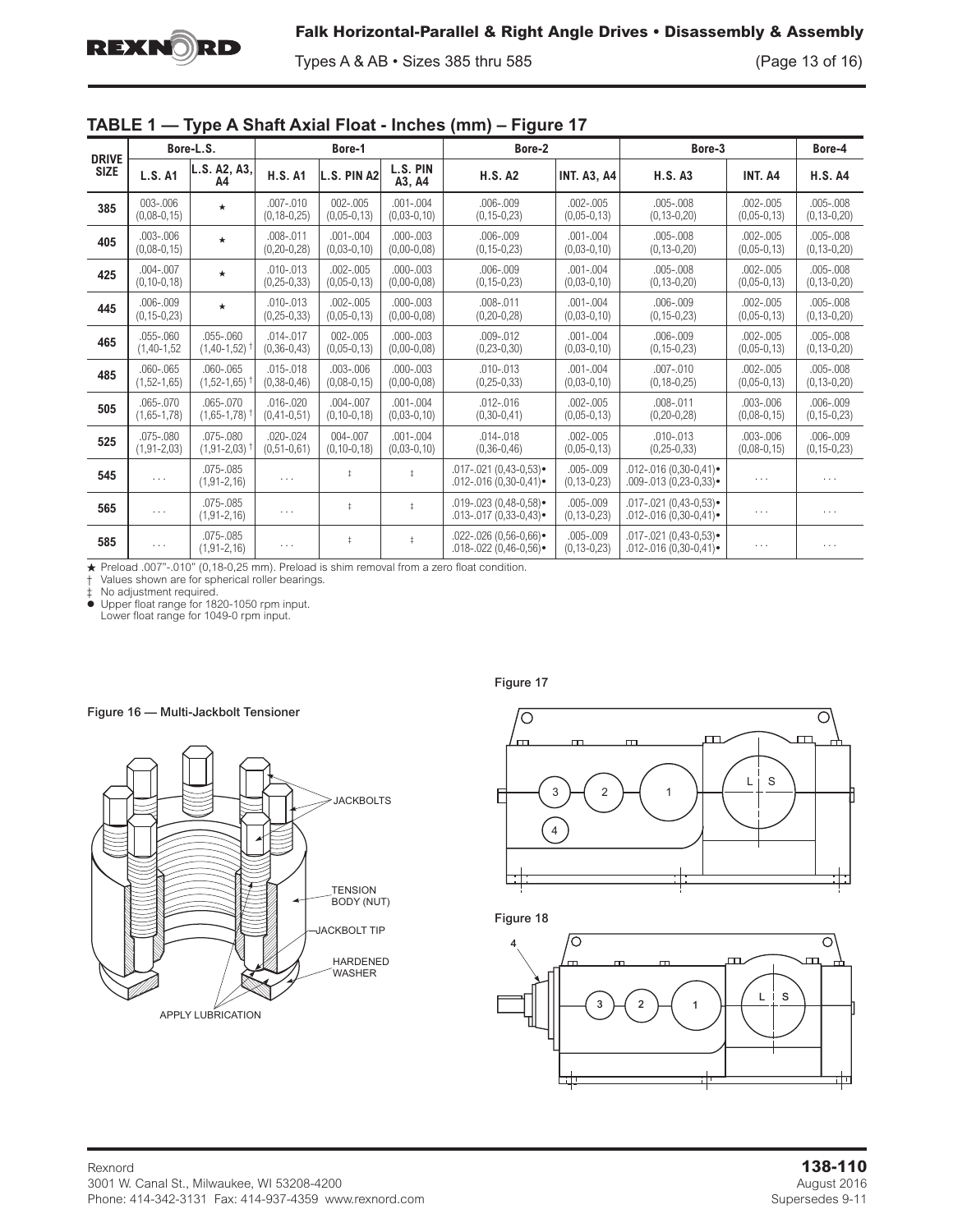(Page 14 of 16) Sizes 385 thru 585 • Types A & AB



## **TABLE 2 — Type AB Shaft Axial Float – Inches (mm) – Figure 18**

## **TABLE 3 — Falk Shim-Gasket**

| <b>DRIVE</b> |                                                            | Shaft - L.S.                                               | Shaft 1                                                |                                   | Shaft 2                                                           |                                | Shaft 3                            |
|--------------|------------------------------------------------------------|------------------------------------------------------------|--------------------------------------------------------|-----------------------------------|-------------------------------------------------------------------|--------------------------------|------------------------------------|
| <b>SIZE</b>  | L.S.<br>AB2                                                | L.S.<br><b>AB3 &amp; AB4</b>                               | L.S. Pin.<br>A <sub>2</sub>                            | L.S. Pin.<br><b>AB3 &amp; AB4</b> | 1st Int.<br>AB <sub>3</sub>                                       | 2nd Int.<br>AB4                | 1st Int.<br>AB4                    |
| 385          | $.004 - .007$<br>$(0, 10 - 0, 18)$<br>Preload <sup>#</sup> | $.007 - .010$<br>$(0, 18 - 0, 25)$<br>Preload <sup>#</sup> | $.004 - .007$<br>$(0, 10 - 0, 18)$                     | $.001 - .004$<br>$(0,03-0,10)$    | $.002 - .005$<br>$(0,05-0,13)$                                    | $.001 - .004$<br>$(0,03-0,10)$ | $.002 - .005$<br>$(0,05-0,13)$     |
| 405          | $.004 - .007$<br>$(0, 10 - 0, 18)$<br>Preload <sup>#</sup> | $.007 - .010$<br>$(0, 18 - 0, 25)$<br>Preload <sup>#</sup> | $.005 - .008$<br>$(0, 13 - 0, 20)$                     | $.001 - .004$<br>$(0,03-0,10)$    | $.002 - .005$<br>$(0,05-0,13)$                                    | $.001 - .004$<br>$(0,03-0,10)$ | $.002 - .005$<br>$(0,05-0,13)$     |
| 425          | $.004 - .007$<br>$(0, 10 - 0, 18)$<br>Preload <sup>#</sup> | $.007 - .010$<br>$(0, 10 - 0, 18)$<br>Preload <sup>#</sup> | $.006 - .009$<br>$(0, 15 - 0, 23)$                     | $.001 - .004$<br>$(0,03-0,10)$    | $.002 - .005$<br>$(0,05-0,13)$                                    | $.001 - .004$<br>$(0,03-0,10)$ | $.002 - .005$<br>$(0,05-0,13)$     |
| 445          | $.004 - .007$<br>$(0, 10 - 0, 18)$<br>Preload <sup>#</sup> | $.007 - .010$<br>$(0, 10 - 0, 18)$<br>Preload <sup>#</sup> | $.006 - .009$<br>$(0, 15 - 0, 23)$                     | $.001 - .004$<br>$(0,03-0,10)$    | $.002 - .005$<br>$(0,05-0,13)$                                    | $.001 - .004$<br>$(0,03-0,10)$ | $.002 - .005$<br>$(0,05-0,13)$     |
| 465          | $.055$ -.060 $^{\dagger}$<br>$(1,40-1,52)$                 | $.055 - .060 +$<br>$(1,40-1,52)$                           | .009-.012 (0,23-0,30).<br>$.006 - .009(0, 15 - 0, 23)$ | $.002 - .005$<br>$(0,05-0,13)$    | $.003 - .006$<br>$(0,08-0,15)$                                    | $.002 - .005$<br>$(0,05-0,13)$ | $.003 - .006$<br>$(0,08-0,15)$     |
| 485          | $.060 - .065$ <sup>†</sup><br>$(1,52-1,65)$                | $.060 - .065$ <sup>†</sup><br>$(1,52-1,65)$                | $.007 - .010$<br>$(0, 18 - 0, 25)$                     | $.002 - .005$<br>$(0,05-0,13)$    | $.004 - .007$<br>$(0, 10 - 0, 18)$                                | $.002 - .005$<br>$(0,05-0,13)$ | $.003 - .006$<br>$(0,08-0,15)$     |
| 505          | $.065 - .070$ <sup>+</sup><br>$(1,65-1,78)$                | $.065 - .070 +$<br>$(1,65-1,78)$                           | $.007 - .010$<br>$(0, 18 - 0, 25)$                     | $.003 - .006$<br>$(0,08-0,15)$    | $.006 - .009$<br>$(0, 15 - 0, 23)$                                | $.002 - .005$<br>$(0,05-0,13)$ | $.004 - .007$<br>$(0, 10 - 0, 18)$ |
| 525          | $.075 - .080$ <sup>+</sup><br>$(1, 91 - 2, 03)$            | $.075 - .080$ <sup>†</sup><br>$(1, 91 - 2, 03)$            | $.007 - .010$<br>$(0, 18 - 0, 25)$                     | $.003 - .006$<br>$(0,08-0,15)$    | $.006 - .009$<br>$(0, 15 - 0, 23)$                                | $.002 - .005$<br>$(0,05-0,13)$ | $.004 - .007$<br>$(0, 10 - 0, 18)$ |
| 545          |                                                            | $.075 - .085$ <sup>+</sup><br>$(1, 91 - 2, 16)$            |                                                        |                                   | .009-.013 (0,23-0,33)<br>$.006 - .010(0.15 - 0.25)$ =             | $.002 - .006$<br>$(0,05-0,15)$ | $.005 - .009$<br>$(0, 13 - 0, 23)$ |
| 565          | .                                                          | $.075 - .085$ †<br>$(1, 91 - 2, 16)$                       | .                                                      |                                   | .007-.011 (0,18-0,28)<br>$005 - 009(0, 13 - 0, 23)$ =             | $.002 - .006$<br>$(0,05-0,15)$ | $.006 - .010$<br>$(0, 15 - 0, 25)$ |
| 585          | .                                                          | $.075 - .085$ <sup>+</sup><br>$(1, 91 - 2, 16)$            |                                                        | ٠                                 | .007-.011 (0.18-0.28)<br>$.005 - .009$ (0,13-0,23) $\blacksquare$ | $.002 - .006$<br>$(0,05-0,15)$ | $.006 - .010$<br>$(0, 15 - 0, 25)$ |
|              |                                                            |                                                            |                                                        |                                   |                                                                   |                                |                                    |

**Compressibility**

| <b>Thickness</b><br>in | New        | .007                                | .009 | .015 | .031 |
|------------------------|------------|-------------------------------------|------|------|------|
| <b>Inches</b>          |            | $(0,18)$ $(0,23)$ $(0,38)$ $(0,79)$ |      |      |      |
| and<br>(mm)            | Compressed | .006                                | .008 | .013 | .028 |
|                        |            | $(0,15)$ $(0,20)$ $(0,33)$ $(0,71)$ |      |      |      |

+ BEP — Bench End Play, unassembled TDO bearing, MEP — Mounted End Plate, TDO bearing assembled to shaft.

† Spherical Roller Bearing

‡ Preload is shim removal from zero float condition.  $\bullet$  Spherical roller bearing — not adjustable.

■ Upper float range for 1.50 (38,1 mm) bevel ratio. Lower float range for 2.25 (57,2 mm) & 3.38 (85,9)<br>bevel ratios.

 $\triangle$  1520 RPM max

# **TABLE 2 — Type AB Shaft Axial Float – Inches (mm) Continued**

| <b>DRIVE</b> |                             | Shaft 4                                  |                                                          |
|--------------|-----------------------------|------------------------------------------|----------------------------------------------------------|
| <b>SIZE</b>  | H.S. AB2 $\star$            | H.S. AB3 $\star$                         | H.S. AB $4 \star$                                        |
| 385          | BEP .005-.007 (0,13-0,18)   | BEP .005-.007 (0,13-0,18)                | BEP.003-.005 (0,08-0,13)                                 |
|              | MEP .0021-.0055 (0,05-0,14) | MEP .0017-.0054 (0,04-0,14)              | MEP .0011-.0014 (0,03-0,04)                              |
| 405          | BEP .005-.007 (0,13-0,18)   | BEP .005-.007 (0,13-0,18)                | BEP.003-.005 (0,08-0,13)                                 |
|              | MEP .0018-.0057 (0,05-0,14) | MEP.0017-.0054 (0,04-0,14)               | MEP.0011-.0014 (0,03-0,04)                               |
| 425          | BEP.009-.011 (0,23-0,28)    | BEP .005-.007 (0,13-0,18)                | BEP .005-.007 (0,13-0,18)                                |
|              | MEP .0022-.0079 (0,06-0,20) | MEP .0015-.0053 (0,04-0,13)              | MEP .0017-.0054 (0,04-0,14)                              |
| 445          | BEP .009-.011 (0,23-0,28)   | BEP .005-.007 (0,13-0,18)                | BEP .005-.007 (0,13-0,18)                                |
|              | MEP .0028-.0082 (0,07-0,21) | MEP .0021-.0055 (0,05-0,14)              | MEP .0017-.0054 (0,04-0,14)                              |
| 465          | BEP.009-.011(0,23-0,28)     | BEP .005-.007 (0,13-0,18)                | BEP .005-.007 (0,13-0,18)                                |
|              | MEP .0028-.0082 (0,07-0,21) | MEP .0018-.0057 (0,05-0,14)              | MEP.0015-.0053 (0,04-0,13)                               |
| 485          | $.003 - .005$               | BEP.009-.011 (0,23-0,28)                 | BEP .005-.007 (0,13-0,18)                                |
|              | $(0,08-0,13)$               | MEP.0022-.0079 (0,06-0,20)               | MEP .0021-.0055 (0,05-0,14)                              |
| 505          | $.003 - .005$ $\bullet$     | BEP.009-.011 (0,23-0,28)                 | BEP .005-.007 (0,13-0,18)                                |
|              | $(0,08-0,13)$               | MEP .0028-.0082 (0,07-0,21)              | MEP .0018-.0057 (0,05-0,14)                              |
| 525          | $.003 - .005$ $\bullet$     | BEP.009-.011 (0,23-0,28)                 | BEP.005-.007 (0,13-0,18)                                 |
|              | $(0,08-0,13)$               | MEP .0028-.0082 (0,07-0,21)              | MEP .0018-.0057 (0,05-0,14)                              |
| 545          | .                           | $.003 - .005$<br>$(0,08-0,13)$           | BEP .009-.011 (0,23-0,28)<br>MEP .0028-.0082 (0,07-0,21) |
| 565          | .                           | $.003 - .005$ $\star$<br>$(0,08-0,13)$   | BEP.009-.011 (0,23-0,28)<br>MEP.0028-.0082 (0,07-0,21)   |
| 585          | .                           | $.003 - .005$ $\bullet$<br>$(0,08-0,13)$ | BEP.009-.011 (0,23-0,28)<br>MEP.0028-.0082 (0,07-0,21)   |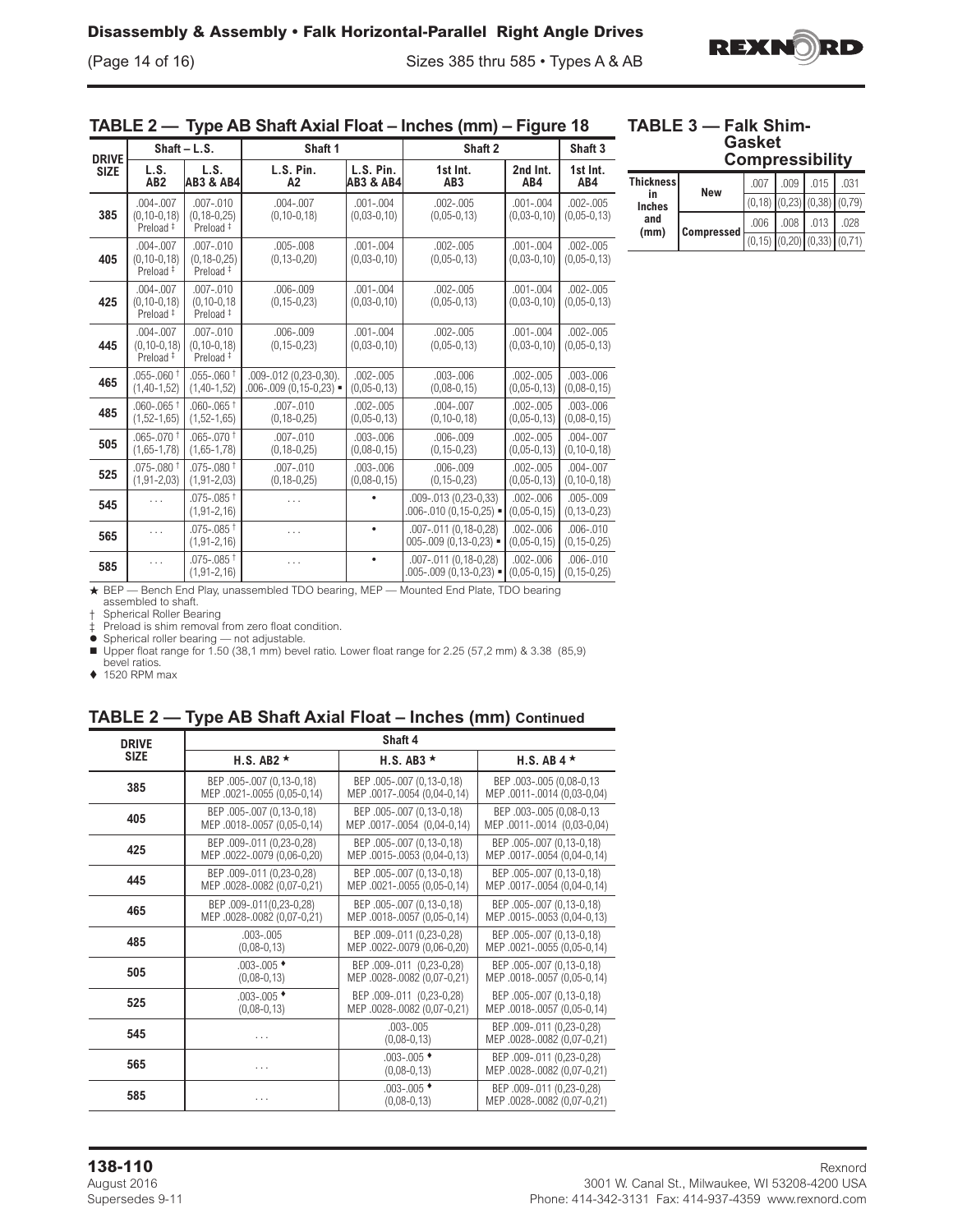

Types A & AB • Sizes 385 thru 585 (Page 15 of 16)

## **TABLE 4 — Housing Cover Fastener Tightening Torques A & AB Side Bar Fasteners**

| FASTENER PRE-TORQUE AND TURN OF THE NUT (LB-FT (Nm)/DEGREES) <sup>† ‡</sup> |                          |                        |                           |                               |                           |                                         |                              |                                |                           |                           |                           |                           |                         |
|-----------------------------------------------------------------------------|--------------------------|------------------------|---------------------------|-------------------------------|---------------------------|-----------------------------------------|------------------------------|--------------------------------|---------------------------|---------------------------|---------------------------|---------------------------|-------------------------|
| <b>DRIVE SIZE &amp;</b><br><b>REDUCTION</b>                                 | .750                     | .875                   | 1.000                     | 1.125                         | 1.250                     | 1.375                                   | 1.500                        | 1.750                          | 2.000                     | 2.250                     | 2.500                     | 2.750                     | 3.000                   |
| 385A1<br>& AB2                                                              |                          |                        | 99 (134)<br>$60^\circ$    | 99 (134)<br>$50 - 60^{\circ}$ |                           |                                         |                              |                                |                           |                           |                           |                           |                         |
| 385A2-A4<br>& AB3-4                                                         | 38 (52<br>$60^{\circ}$ ) |                        |                           | 99 (134)<br>$45^{\circ}$      |                           |                                         |                              |                                |                           |                           |                           |                           |                         |
| 405A1<br>& AB2                                                              |                          |                        | 146 (198)<br>$60^{\circ}$ | 196 (266)<br>$60^\circ$       |                           |                                         |                              |                                |                           |                           |                           |                           |                         |
| 405A2-A4<br>& AB3-4                                                         | 54 (73)<br>$80^{\circ}$  |                        |                           | 99 (134)<br>$45 - 55^{\circ}$ |                           |                                         |                              |                                |                           |                           |                           |                           |                         |
| 425A1<br>& AB2                                                              |                          |                        |                           |                               | 340 (460)<br>$60^{\circ}$ |                                         |                              |                                |                           |                           |                           |                           |                         |
| 425A2-A4<br>& AB3-4                                                         |                          | 99 (134)<br>$60^\circ$ | 99 (134)<br>$60^\circ$    |                               | 196 (266)<br>$60^{\circ}$ |                                         |                              |                                |                           |                           |                           |                           |                         |
| 445A1<br>& AB2                                                              |                          |                        |                           |                               | 340 (460)<br>$60^{\circ}$ | 340 (460)<br>$60^{\circ}$               |                              |                                |                           |                           |                           |                           |                         |
| 445A2-A4<br>& AB3-4                                                         | 73 (94)<br>$60^{\circ}$  |                        |                           | 146 (198)<br>$60^{\circ}$     |                           | 196 (266)<br>$50 - 60^\circ$            |                              |                                |                           |                           |                           |                           |                         |
| 465A1<br>& AB2                                                              |                          |                        |                           |                               | 340 (480)<br>$60^{\circ}$ |                                         | 560 (760)<br>$60^{\circ}$    |                                |                           |                           |                           |                           |                         |
| 465A2-A4<br>& AB3-4                                                         |                          |                        | 146 (198)<br>$60^{\circ}$ |                               | 340 (480)<br>$60^\circ$   |                                         | 560 (760)<br>$50 - 60^\circ$ |                                |                           |                           |                           |                           |                         |
| 485AB1<br>& AB2                                                             |                          |                        |                           |                               |                           |                                         |                              | 560 (760)<br>$60^{\circ}$      |                           |                           |                           |                           |                         |
| 485A2-A4<br>& AB3-4                                                         |                          |                        |                           | $\frac{262(355)}{60^{\circ}}$ |                           | $\substack{420\ (570)}\atop 60^{\circ}$ |                              | 560 (760)<br>$60^{\circ}$      |                           |                           |                           |                           |                         |
| 505A1<br>& AB2                                                              |                          |                        |                           |                               |                           |                                         |                              |                                | 420 (570)<br>$75^{\circ}$ |                           |                           |                           |                         |
| 505A2-A4<br>& AB3-4                                                         |                          |                        |                           |                               |                           |                                         | 560 (760)<br>$60^{\circ}$    |                                | 560 (760)<br>$60^{\circ}$ |                           |                           |                           |                         |
| 525A1<br>& AB2                                                              |                          |                        |                           |                               |                           |                                         |                              |                                |                           | 560 (760)<br>$75^\circ$   |                           |                           |                         |
| 525A2-A4<br>& AB3-4                                                         |                          |                        |                           |                               | 340 (460)<br>75°          |                                         |                              | $\frac{560}{60^{\circ}}$ (760) |                           | 560 (760)<br>$75^{\circ}$ |                           |                           |                         |
| 545A2 & A3<br>545AB3 & A4                                                   |                          |                        |                           |                               |                           |                                         |                              |                                | 560 (760)<br>$75^\circ$   |                           | 560 (760)<br>$75^{\circ}$ |                           |                         |
| 565A2 & A3<br>565AB3 & A4                                                   |                          |                        |                           |                               |                           |                                         |                              |                                |                           | 560 (760)<br>$75^\circ$   |                           | 560 (760)<br>$75^{\circ}$ |                         |
| 585A2 & A3<br>585AB3 & A4                                                   |                          |                        |                           |                               |                           |                                         |                              |                                |                           | 560 (760)<br>$90^{\circ}$ |                           |                           | $^{560}$ (760) •<br>90° |

★ Torque values are for Grade 8 or ASTM A354 Grade BD fasteners coated with SAE 20 or heavier mineral oil.

† Tighten fasteners to top value, then apply additional rotation per bottom value.

Tolerance for degrees additional head rotation is  $\pm 5^{\circ}$  except where degree range is listed.

z 585A2 & A3 and 585AB2 & AB3 include a Multi-Jackbolt Tensioner at this location, see Section 25 and 26 for loosening and tightening procedures.

### **TABLE 5 — Fan Assembly, Inspection Cover, Oil Catcher, & Oil Pan Fastener Tightening Torque lb-ft (Nm) ±5%**

| <b>With Locknuts</b>          |                                        |                               | <b>Without Locknuts</b>               |
|-------------------------------|----------------------------------------|-------------------------------|---------------------------------------|
| <b>Size</b>                   | <b>Torque</b>                          | <b>Size</b>                   | <b>Torque</b>                         |
| .250<br>.3125<br>.375<br>.500 | 6(8,5)<br>13(17)<br>21 (29)<br>50 (68) | .250<br>.3125<br>.375<br>.500 | 4.5(6)<br>9.5(13)<br>17 (23)<br>. (57 |

4 Fan assembly and oil pan fasteners are Grade 2, inspection cover and oil catcher fasteners are Grade 5.

## **TABLE 6 — Bevel Head, End Cover, Seal Cage, & Shaft Guard Fastener Tightening Torques (See Note for Size 445 Drives)**

| <b>Fastener</b><br><b>Diameter</b> | .375 | $.500 +$ | .625  | .750  | .875  | 1.000 | 1.250 |
|------------------------------------|------|----------|-------|-------|-------|-------|-------|
| Torque Ib-ft *                     |      | 67       | 134   | 242   | 395   | 590   | 1060  |
| (Nm)                               | (37) | (91)     | (184) | (330) | (530) | (800) | 1420  |

† Except where noted, all fasteners are Grade 5 UNC. Torques are for shop dry conditions.

■ Low speed pinion end cover fasteners for 445A2, A3, A4, AB3 & AB4 are Grade 8. Tightening torque is 95 lb-ft (130 Nm).

 $\blacklozenge$  Tolerance is  $\pm 5\%$ .